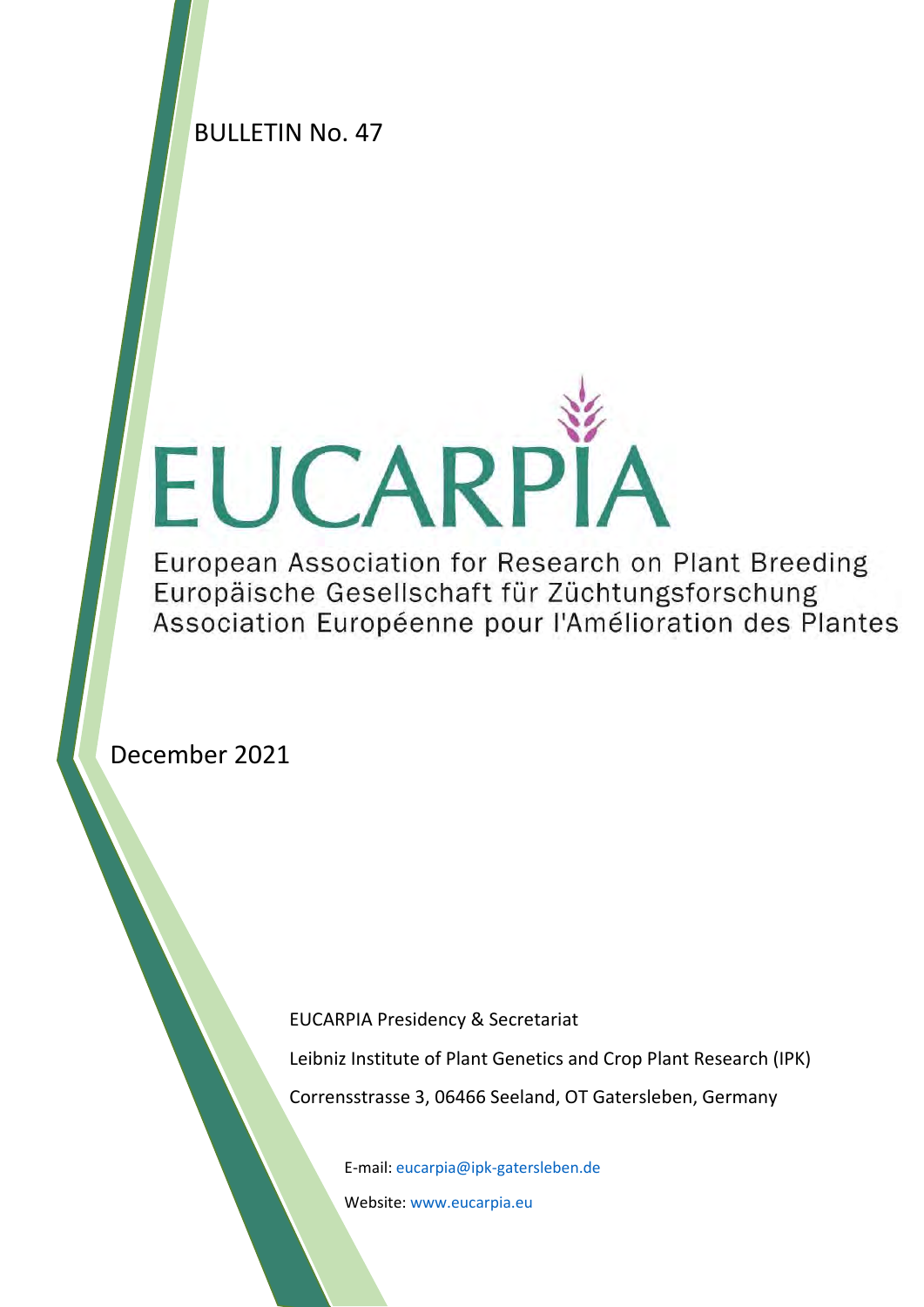

European Association for Research on Plant Breeding<br>Europäische Gesellschaft für Züchtungsforschung<br>Association Européenne pour l'Amélioration des Plantes

**EUCARPIA** aims at promoting scientific and technical co-operation in the field of plant breeding in order to foster its further development. To achieve this purpose,the Association arranges and sponsors meetings of its members to discuss general or specific problems. Each year, EUCARPIA organizes open conferences and colloquia throughout Europe. Founded at Wageningen (The Netherlands) in 1956 as a non-profit organization, EUCARPIA has made considerable contributions to improving international contacts in plant breeding research. EUCARPIA has 11 sections and a number of working groups active in specific fields of interest.

**EUCARPIA** has individual members (qualified scientists in the field of plant breeding) and corporate members (research institutes, breeding stations, associations, societies etc.). A corporate membership is a collective membership for at most 10 or 20 persons.

To become a member of EUCARPIA, visit our website and register online.

| <b>Membership fees*:</b>        | Individual members                                                                    |                    |  |
|---------------------------------|---------------------------------------------------------------------------------------|--------------------|--|
|                                 | Individuals younger than 30 years or 65+                                              | $20.-€$            |  |
|                                 | Corporate members (max. 10 delegates)<br>Corporate members (max. 20 delegates)        | 300.--€<br>450.--€ |  |
|                                 | Honorary members                                                                      |                    |  |
| https://www.eucarpia.eu/members | *Special reduced rates apply for members from some countries as listed on the website |                    |  |
| <b>Bank relations:</b>          | UBS AG, CH-8098 Zürich, Switzerland                                                   |                    |  |
|                                 | IBAN: CH90 0022 8228 EU10 0387 6                                                      |                    |  |

| Secretariat: | Secretary General:<br>Office Address: | Ulrike Lohwasser, PhD<br><b>IPK Gatersleben</b> |  |  |
|--------------|---------------------------------------|-------------------------------------------------|--|--|
|              |                                       | Corrensstrasse 3<br>06466 Seeland               |  |  |
|              |                                       | Germany                                         |  |  |
|              | E-mail:                               | eucarpia@ipk-gatersleben.de                     |  |  |
|              | <b>EUCARPIA website:</b>              | www.eucarpia.eu                                 |  |  |

BIC: UBSWCHZH80A

**ISSN 0071-2221**

**Editors: U. Lohwasser & A. Börner EUCARPIA Bulletin No. 47 (December 2021)**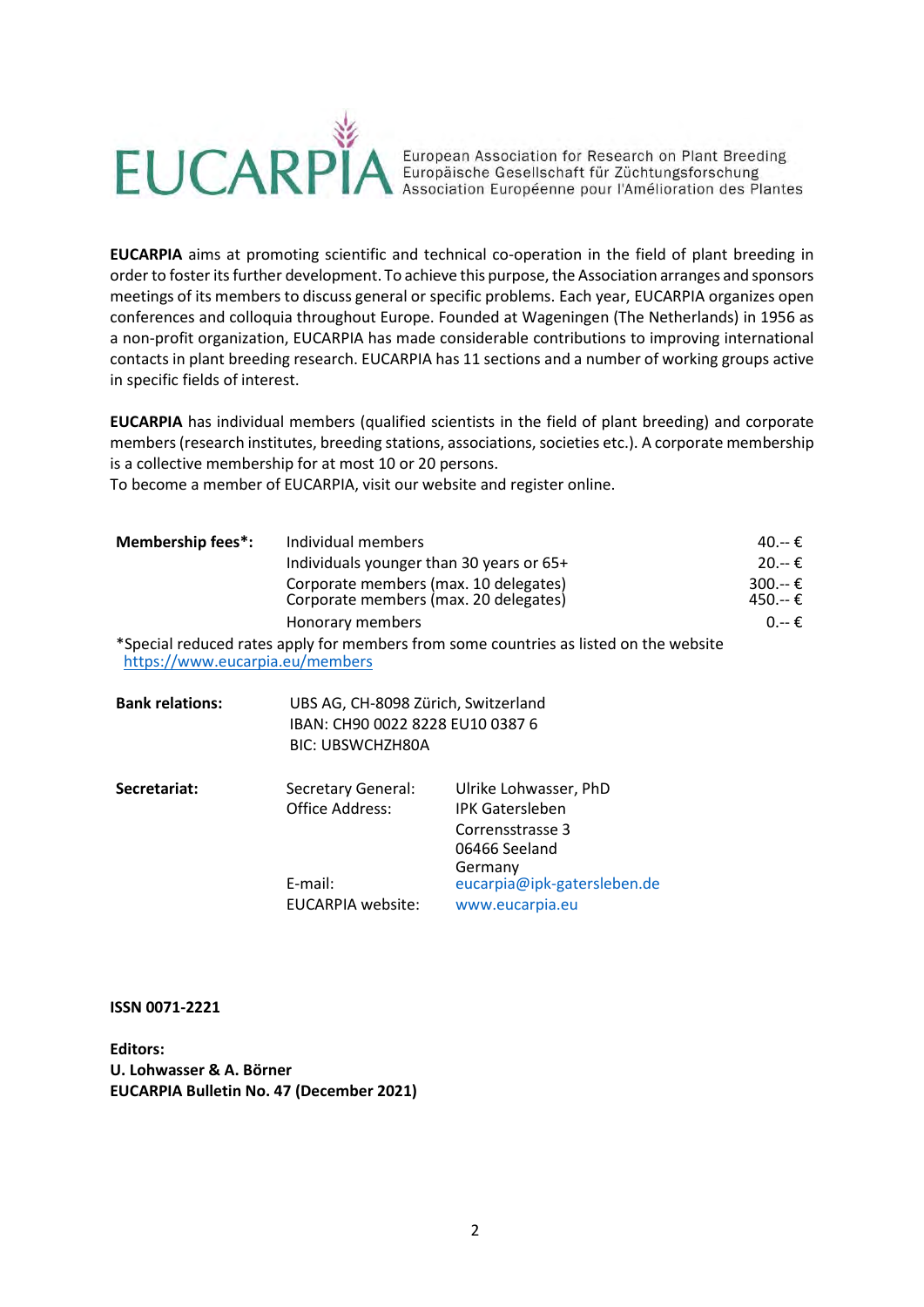# <span id="page-2-0"></span>**TABLE OF CONTENTS**

| а. |                              |
|----|------------------------------|
| b. |                              |
| c. |                              |
| d. |                              |
| e. |                              |
| f. |                              |
| g. |                              |
| h. |                              |
| i. |                              |
| j. |                              |
| k. |                              |
|    |                              |
|    |                              |
|    | <b>MEMBERSHIP FEES</b><br>21 |
|    |                              |
|    |                              |
|    |                              |
|    |                              |
|    |                              |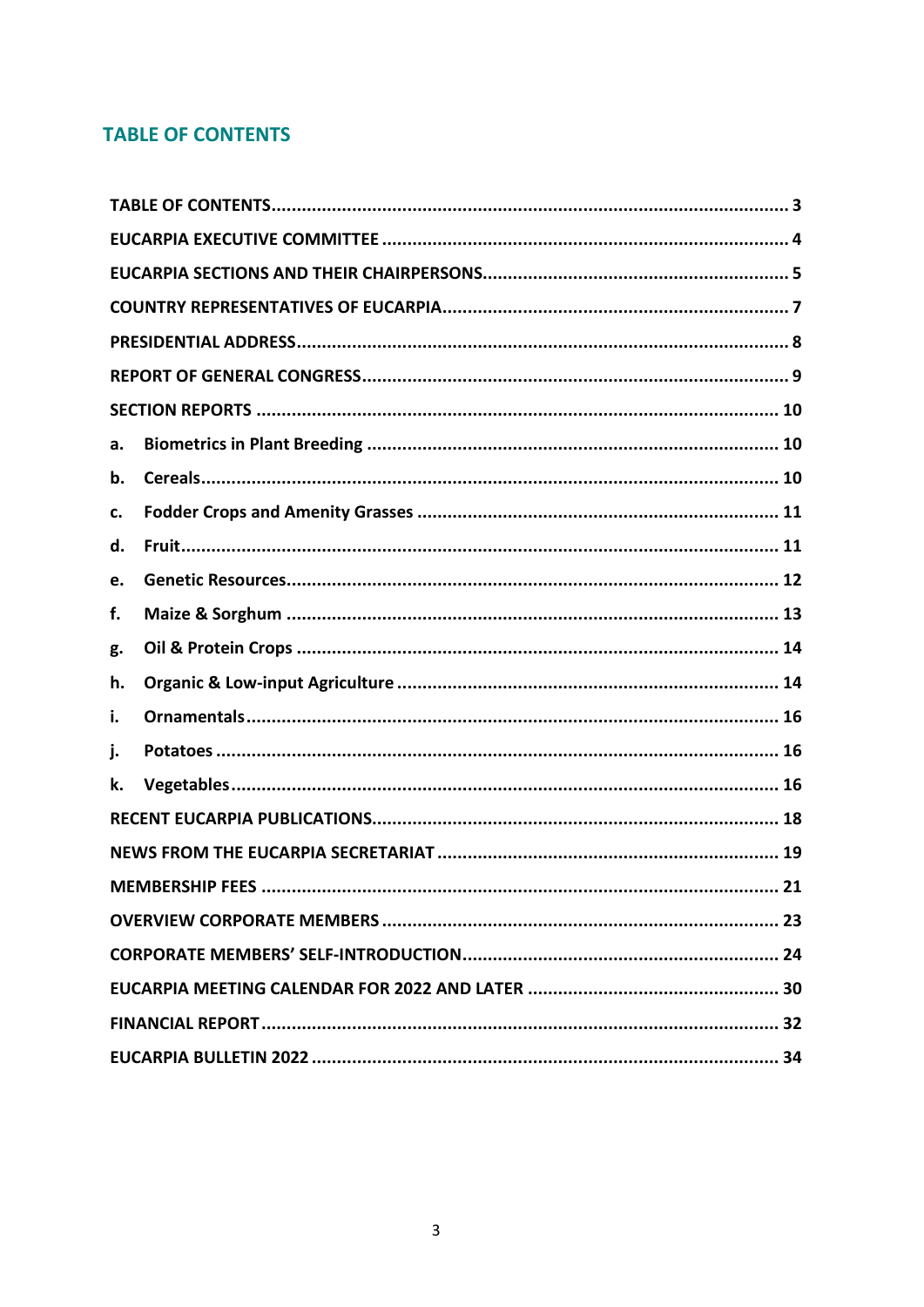# <span id="page-3-0"></span>**EUCARPIA EXECUTIVE COMMITTEE**



# *Andreas Börner*

President Germany +49 39482 5229 [boerner@ipk-](mailto:boerner@ipk-gatersleben.de)



Past President The Netherlands

+31 317482857 [richard.visser@wur.nl](mailto:richard.visser@wur.nl)



*Maria Raffaella Ercolano* 

President Designate Italy +39 812539431 [ercolano@unina.it](mailto:ercolano@unina.it)



# *Roland Peter*

Treasurer Switzerland +41 58 483 99 84 [roland.peter@agroscope.admin.ch](mailto:roland.peter@agroscope.admin.ch)



# *Jaime Prohens*

Scientific Secretary Spain

+34 963 879 424 [jprohens@btc.upv.es](mailto:jprohens@btc.upv.es)



### *Ulrike Lohwasser*

Secretary General Germany

+49 39482 5282 [eucarpia@ipk-gatersleben.de](mailto:eucarpia@ipk-gatersleben.de)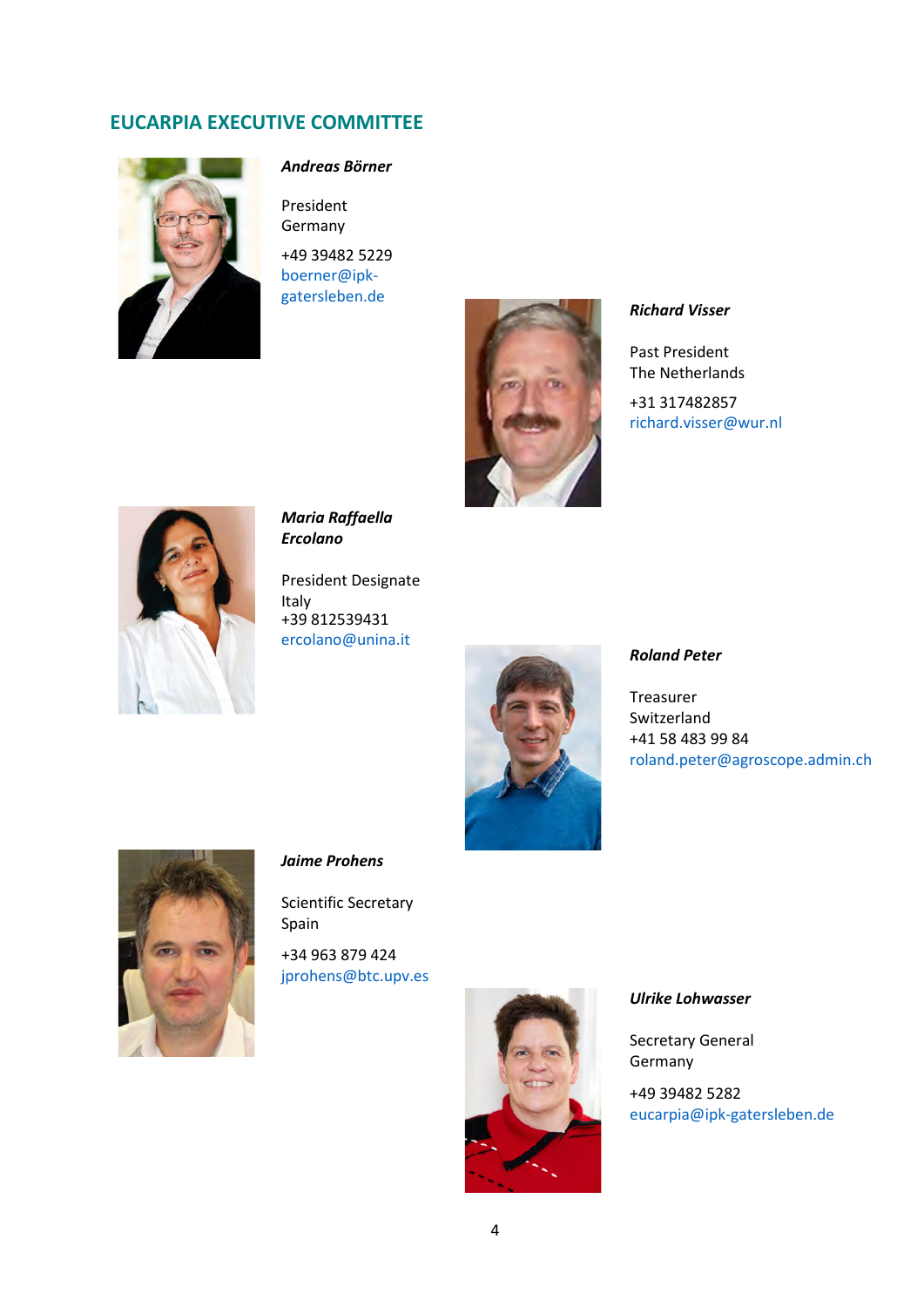# <span id="page-4-0"></span>**EUCARPIA SECTIONS AND THEIR CHAIRPERSONS**

# **SECTION CHAIRPERSON**



Germany +49-71145922386 [Hans-Peter.Piepho@uni-hohenheim.de](mailto:Hans-Peter.Piepho@uni-hohenheim.de)



### b. Cereals *Andreas Börner*

Germany +49 39482 5229 [boerner@ipk-gatersleben.de](mailto:boerner@ipk-gatersleben.de)

c. Fodder Crops & Amenity Grasses



### *David Kopecký*

Czech Republic +420 585 238 723 [kopecky@ueb.cas.cz](mailto:kopecky@ueb.cas.cz)



Czech Republic +420 491 848 204 [Jiri.Sedlak@vsuo.cz](mailto:Jiri.Sedlak@vsuo.cz)



United Kingdom +44 7801369675 [s.p.kell@bham.ac.uk](mailto:s.p.kell@bham.ac.uk)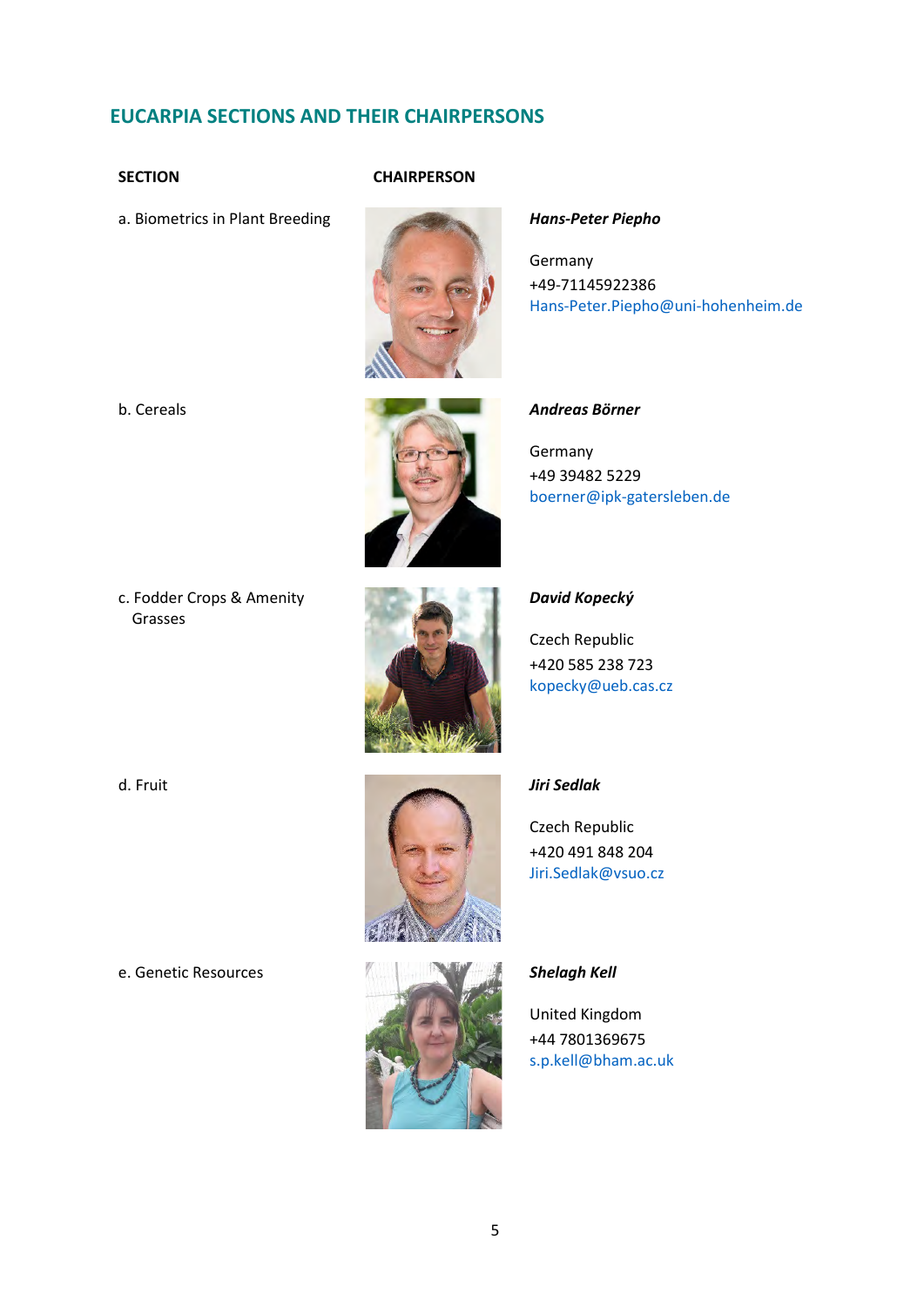

France +33 169332335 [alain.charcosset@moulon.inra.fr](mailto:alain.charcosset@moulon.inra.fr)

g. Oil and Protein Crops *Leonardo Velasco*

Spain +34 9 57 49 92 36 [lvelasco@ias.csic.es](mailto:lvelasco@ias.csic.es)





*Pedro Mendes Moreira*

Portugal + 351 919 256 447 [pmm@esac.pt](mailto:pmm@esac.pt)

# i. Ornamentals *Johan van Huylenbroeck*

Belgium +32 9 272 28 62 [johan.vanhuylenbroeck@ilvo.vlaanderen.be](mailto:johan.vanhuylenbroeck@ilvo.vlaanderen.be)



Germany +44 353 59 9170291 [vanessa.prigge@saka-pflanzenzucht.de](mailto:vanessa.prigge@saka-pflanzenzucht.de)



The Netherlands +31317482136 [bai.yuling@wur.nl](mailto:bai.yuling@wur.nl)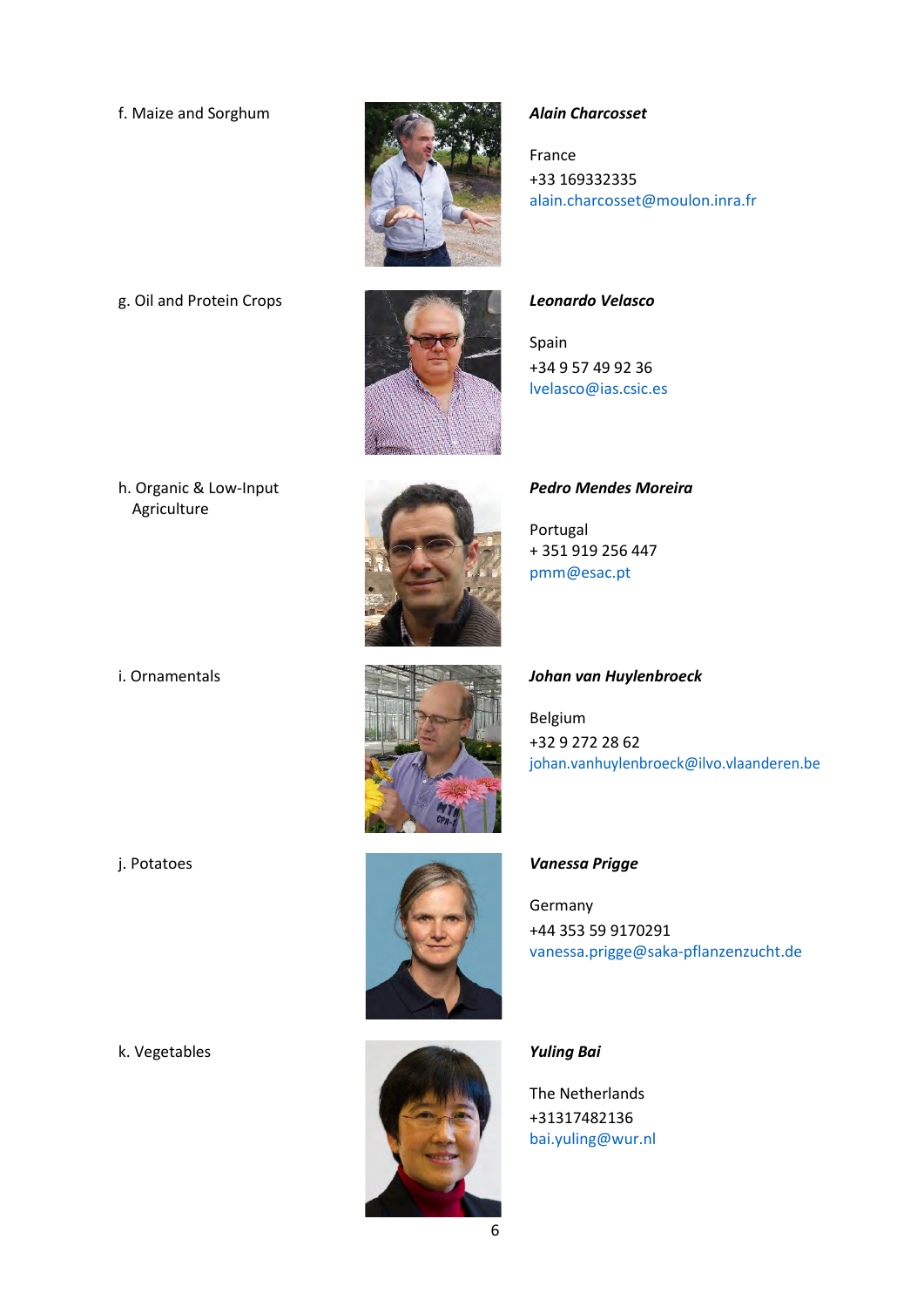# <span id="page-6-0"></span>**COUNTRY REPRESENTATIVES OF EUCARPIA**

| <b>Name</b>                                 | Country<br>represented | <b>Name</b>                         | Country<br>represented |
|---------------------------------------------|------------------------|-------------------------------------|------------------------|
| Franziska Löschenberger                     | Austria                | vacant                              | <b>Netherlands</b>     |
| franziska.loeschenberger@saatzucht-donau.at |                        |                                     |                        |
| Johan van Huylenbroeck                      | Belgium                | Ashild Ergon                        | Norway                 |
| johan.vanhuylenbroeck@ilvo.vlaanderen.be    |                        | ashild.ergon@nmbu.no                |                        |
| Stefan Vulchinkov                           | <b>Bulgaria</b>        | Jerzy Czembor                       | Poland                 |
| stefan_vulchinkov@abv.bg                    |                        | j.h.czembor@ihar.edu.pl             |                        |
| Domagoj Simic                               | Croatia                | Mirela Cordea                       | Romania                |
| domagoj.simic@poljinos.hr                   |                        | mcordea@usamvcluj.ro                |                        |
| Jana Chrpová                                | Czech Republic         | <b>Mubaris Mamedov</b>              | Russia                 |
| chrpova@vurv.cz                             |                        | mubaris-mamedov@yandex.ru           |                        |
| vacant                                      | Denmark                | Dragana Miladinovic                 | Serbia                 |
|                                             |                        | dragana.miladinovic@ifvcns.ns.ac.rs |                        |
| Merja Veteläinen                            | Finland                | Pavol Hauptvogel                    | Slovakia               |
| merja.vetelainen@boreal.fi                  |                        | hauptvogel@vurv.sk                  |                        |
| <b>Gilles Charmet</b>                       | France                 | <b>Vladimir Meglic</b>              | Slovenia               |
| gilles.charmet@clermont.inra.fr             |                        | vladimir.meglic@kis.si              |                        |
| Andreas Börner                              | Germany                | Marisa Badenes                      | Spain                  |
| boerner@ipk-gatersleben.de                  |                        | badenes_mlu@gva.es                  |                        |
| Ioannis Tokatlidis                          | Greece                 | <b>Tina Henriksson</b>              | Sweden                 |
| itokatl@agro.duth.gr                        |                        | tina.henriksson@lantmannen.com      |                        |
| Gyula Vida                                  | Hungary                | Monika Messmer                      | Switzerland            |
| vida.gyula@atk.hu                           |                        | monika.messmer@fibl.org             |                        |
| vacant                                      | Italy                  | Vehbi Eser                          | Turkey                 |
|                                             |                        | vehbieser@gmail.com                 |                        |
| Izak Rashal                                 | Latvia                 | <b>Simon Griffiths</b>              | United Kingdom         |
| izaks.rasals@lu.lv                          |                        | simon.griffiths@jic.ac.uk           |                        |
| Gintaras Brazauskas                         | Lithuania              |                                     |                        |
| gintaras.brazauskas@lammc.lt                |                        |                                     |                        |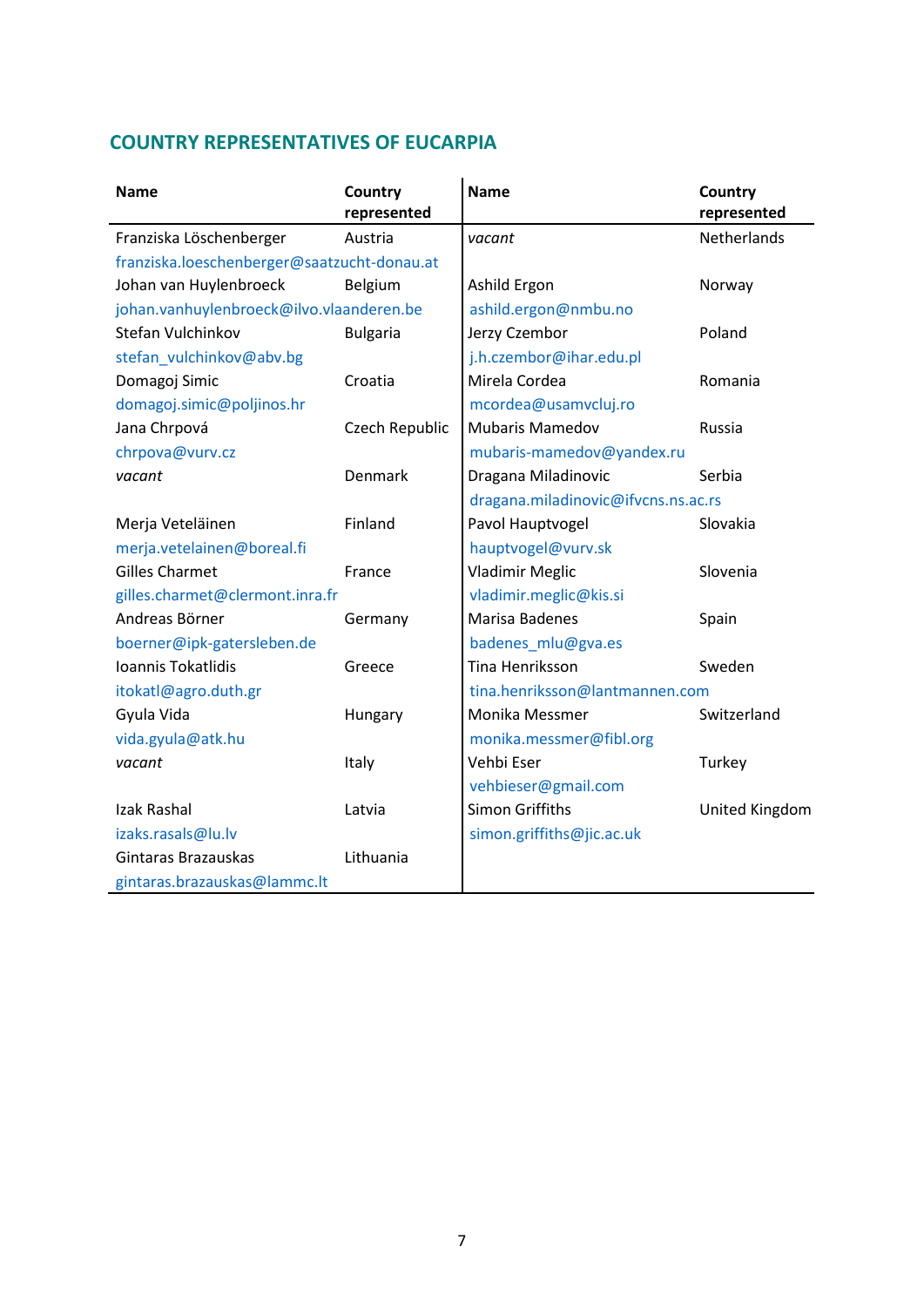# <span id="page-7-0"></span>**PRESIDENTIAL ADDRESS**

Dear Section Leaders, Working Group Leaders and Members,

2021 was the second year strongly influenced by the Covid-19 pandemic. All of us, some more severely than others, were affected. The work of EUCARPIA was disturbed. Some of the planted Section meetings have been postponed. Others, however, were successfully held online. Details you will find in the Section Reports. I would like to thank all Section and Working Group leaders for their dedication and efforts organizing the events under such unforeseen conditions.

The General Congress, originally planned for 2020 by following the four years interval rule, took place in August 2021 as a virtual meeting as well. Great thanks to Richard Visser and his team organizing this conference entitled: 'Breeding - The Key to Innovative Solutions' in such a difficult time. It should be mentioned here already that the 22<sup>nd</sup> General Congress will be held after a three years period from 18 – 23 August 2024 in Leipzig, Germany.

I also would like to draw your attention to our new website which became active in April 2021. We had to change the address from former ['www.eucarpia.org'](http://www.eucarpia.org/) to '**[www.eucarpia.eu](http://www.eucarpia.eu/)**'. A feedback for further improvements from your side will be very welcome.

A whole lot of actions is in preparation for 2022 and 2023. I would like to remind the local organisers that EUCARPIA provides subsidies for hosting Section and Working Group meetings. For the application, please contact the EUCARPIA secretariat. We hope very much that these events may take place again in presence in order to re-activate the personal scientific communication.

Together with all members of the Executive Committee I am looking forward to the time coming to continue the successful activities of our association.

 $7 / 5 =$ 

Prof. Dr. Dr. h.c. Andreas Börner President of EUCARPIA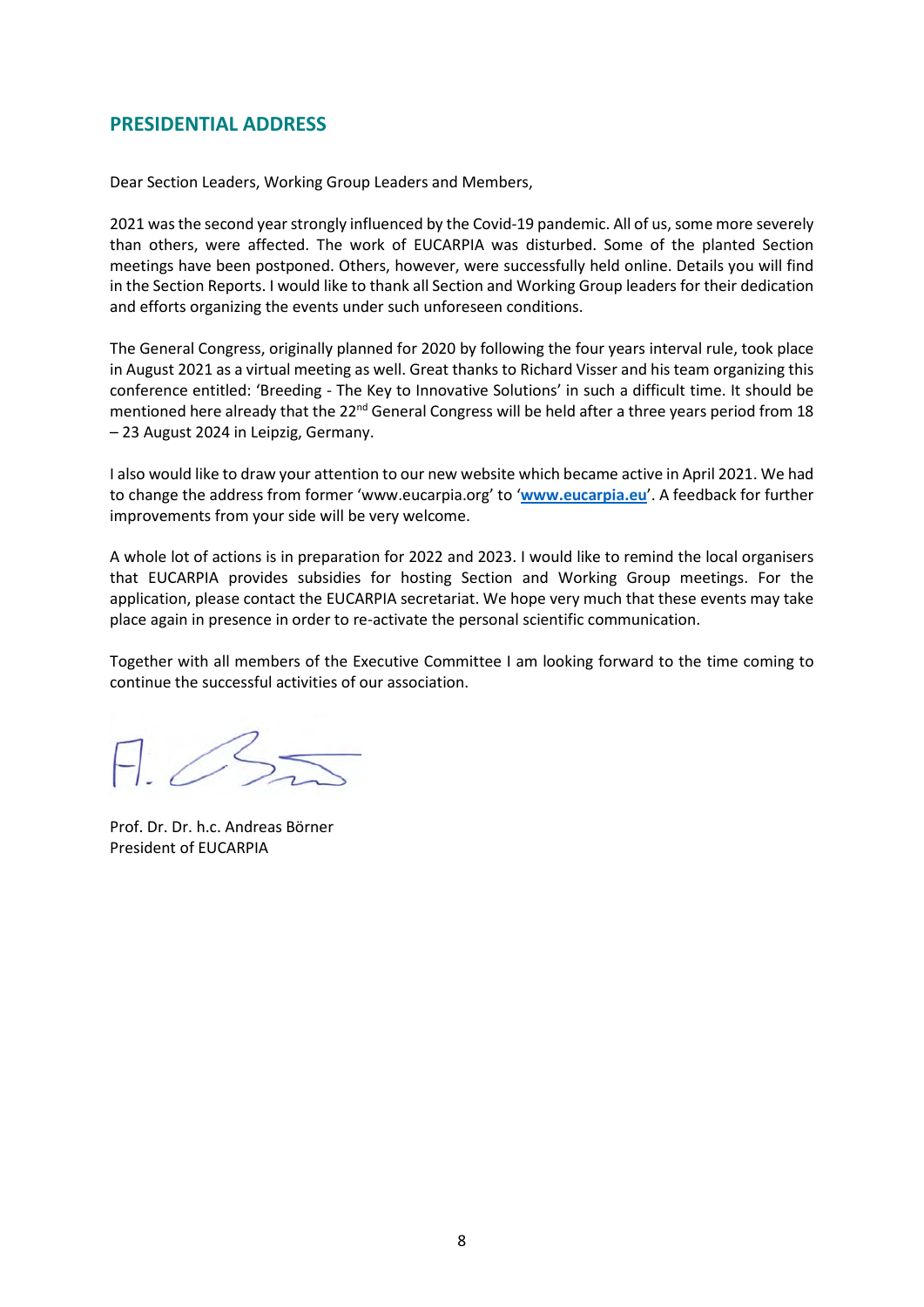# <span id="page-8-0"></span>**REPORT OF GENERAL CONGRESS**

The General Congresstook place in August 2021 in Rotterdam as a virtual meeting organized by Richard Visser and his team. The preparations for the conference started already in 2019 and continued in 2020 when we had to decide (in May 2020) to postpone the conference to 2021. At that time the idea was that it could be held physically but finally due to the continued Covid pandemic we decided to keep an online only conference in August 2021. We had to make costs already in 2019 (venue reservation, logo etc.), and 2020, but luckily most commitments could be revoked without (high) costs. We did send out several calls and updates about the conference both within the Eucarpia community as well as outside it. The number of registrations went very slow and one month before the event we had less than 100 participants (including the board and all speakers). Luckily this number increased and at the start of the conference 225 participants were registered (including invited speakers, the board and the organizing committee) supported by 17 sponsors.

We had a diverse program with a few opening addresses by the director of Plantum, the president of Eucarpia and the president of the executive board of Wageningen University & Research followed by four afternoons of invited keynote lectures, oral presentations, selected poster pitches, presentations of four diamond sponsors followed with ample time for Q&A and a question of the day (QoD) which was debated on in breakout sessions. On the last day we had three parallel sessions of three sections of Eucarpia. Throughout the conference we had an attendance of 180 people which went down to around 60-80 for the QoD.

We also offered the attendants the possibility throughout the conference and one month after the conference to visit the posters. During the conference attendants could vote for the best poster prize. ~350 votes were cast to select the best poster and three prize winners were selected.

1<sup>st</sup> prize: Mark Timothy Rabanus-Wallace; 'The human history of chili peppers told by 10.000 gene bank samples'

2<sup>nd</sup> prize: Silvia Vezzulli; 'DAMAGE: Dissection of black rot resistance towards Marker-Assisted breeding in GrapevinE'

3<sup>rd</sup> prize: Xuexue Shen; 'Identification of SIRPE1 as a downstream gene required for Ty-1 conferred TYLCV resistance in tomato'

All in all, the conference was rated very positive (an 8.6 on a scale of 1 to 10, 1 being bad 10 being good) and people gave feedback to our questionnaires. The professional company LiveOnline Events had arranged everything very well and Gerrit Heijkoop was an excellent and very entertaining host and moderator. This all contributed to the very good evaluation we received from the participants.

Scientifically and for an online conference, things went well and ratings were good, financially it was not a success because Eucarpia suffered a loss of around 40.000 euro. But given the fact that we were already busy for two years and in the end were able to deliver a good conference this is okay (a loss of 8.000 euro per year over the past five years).

Finally, I want to thank the board for their trust in me and the local organizing committee and of course I want to thank the other members of the local organizing committee (Trees Overkamp, Monique van Vegchel, Thijs Simons, Stefan van der Heijden and Ellen Vintges) for the pleasant and efficient collaboration over the last two years.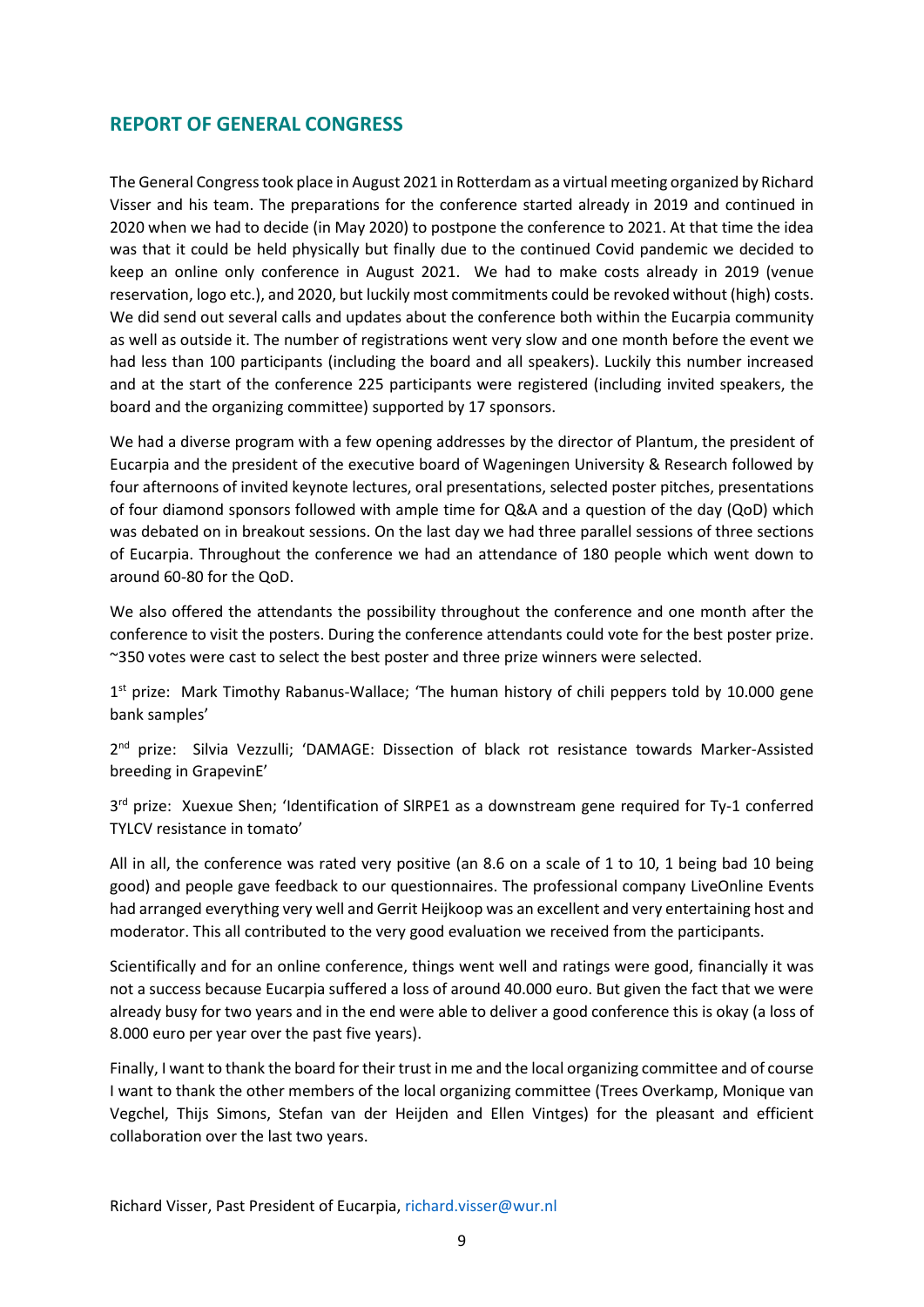# <span id="page-9-0"></span>**SECTION REPORTS**

# <span id="page-9-1"></span>**a. Biometrics in Plant Breeding**

The Section "Biometrics in Plant Breeding" had its next meeting planned for September 2021 in Paris. Due to the fact that the General Meeting was postponed and the general Corona situation, we decided to postpone our section meeting by one year. The new data will be 7-9 September 2022.

Hans-Peter Piepho, Section Chairperson, [Hans-Peter.Piepho@uni-hohenheim.de](mailto:Hans-Peter.Piepho@uni-hohenheim.de)

# <span id="page-9-2"></span>**b. Cereals**

There was no periodical Section Meeting in 2021. However, a Rye Working Group Conference as well as one Conference on Cereal Biotechnology and Breeding jointly organised with the Cereals Section of EUCARPIA.

International Symposium on Rye Breeding and Genetics

The Conference was organized by the Leibniz Institute of Plant Genetics and Crop Plant Research in Gatersleben but held online from June 21-22, 2021. It was attended by 161 participants from 31 countries. Recent developments on rye genetics and breeding were discussed. Five plenary lectures were supplemented by 23 oral presentations and 11 posters and presented in the following four sessions:

- Rye genetic resources and diversity
- Breeding methods and molecular tools
- Disease resistance and stress tolerance
- Rye for food, feed & fuel

The next meeting of the Rye working group is planned for 2025.

Sixth International Conference of Cereal Biotechnology and Breeding (CBB6)

The CBB6 conference jointly organised with the EUCARPIA Cereals Section took place from November 3-5, 2021. Although, this 6th CBB conference was an online event due to the COVID pandemic, it appeared to be an excellent platform to exchange new results and ideas in cereals research and breeding. Ninety-eight participants from 28 countries did attend the conference, divided into eight sessions:

- Natural diversity for genetic improvement
- Environmental adaptation
- Biotic stress response
- Quality for food and industrial use
- Bioinformatics and genomic selection
- Genomic and genetic manipulation
- Phenotyping technologies
- Future challenges and innovations

A broad spectrum of subjects on cereals breeding and biotechnology was covered by outstanding plenary lecturers (12), oral speakers (32) and poster presenters (20). Due to the great success, the organisers decided to continue of the CBB conference series in the usual two years intervals. The CBB7 conference is planned to be held in Budapest in early November 2023.

Andreas Börner, Section Chairperson, [boerner@ipk-gatersleben.de](mailto:boerner@ipk-gatersleben.de)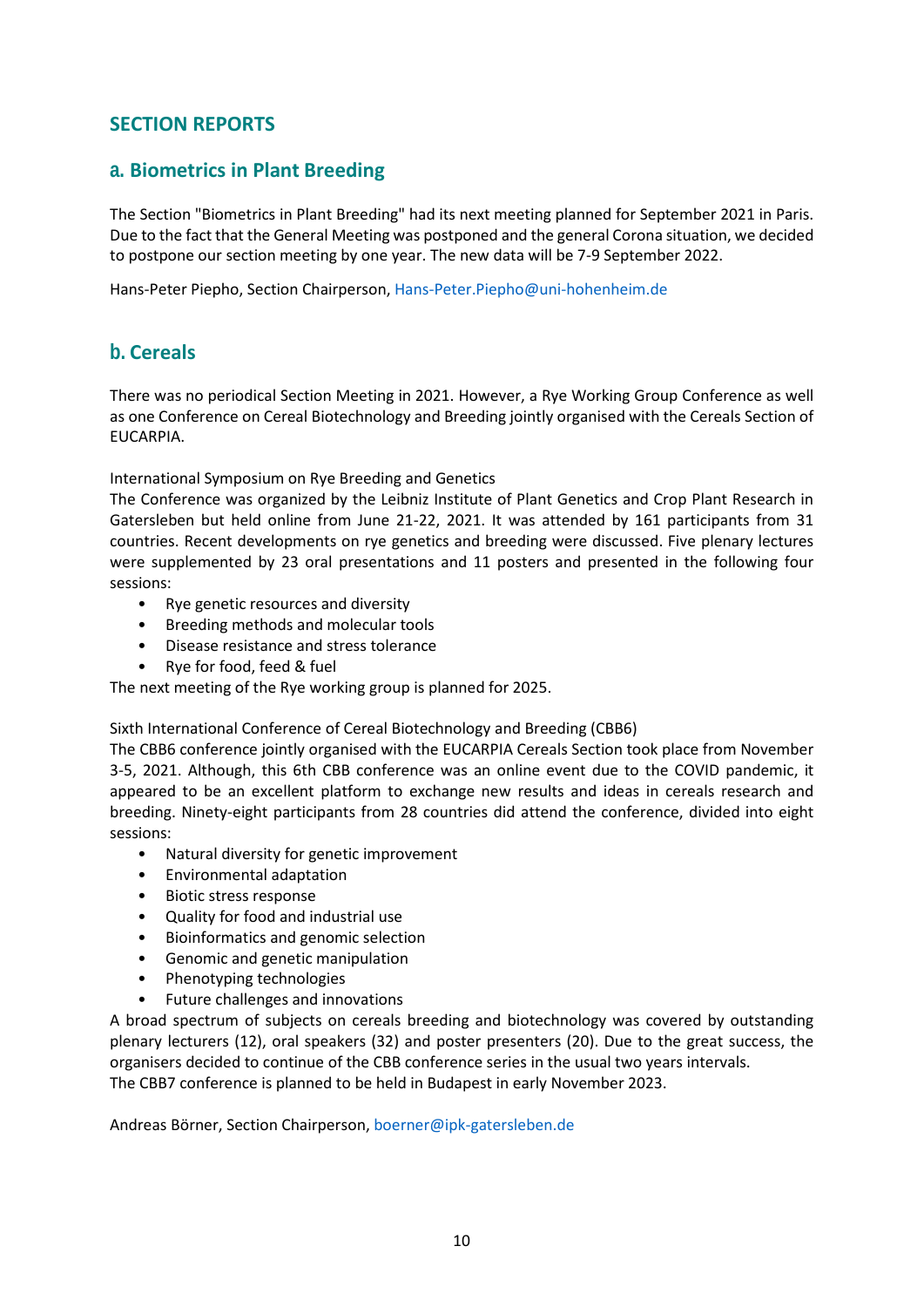# <span id="page-10-0"></span>**c. Fodder Crops and Amenity Grasses**

Periodical Section Meeting was organized online by Dr. Stephan Hartmann and his colleagues (Bavarian State Research Center for Agriculture (LfL), Freising, Germany) from September 6 to September 8, 2021 (website: https://eucarpia-forage-crops-2021-bayern.de/index.html). The title of the meeting was 'Exploiting genetic diversity of forages to fulfil their economical and environmental roles'. In total, there were 111 participants, mostly from Europe, but also from New Zealand. The conference was divided into four sessions with keynote speech provided by Prof. Johannes Isselstein, 8 invited talks, 13 regular talks and 11 flash presentations. A Festulolium Working Group Workshop was introgressed into the program of the section meeting (Tuesday afternoon, September 7) and included one invited talk and three regular oral presentations and broad non-formal discussion afterwards. Four sessions nicely covered all aspects of grass and legume breeding and (mainly applied) research, with special attention paid to genetic diversity. Despite the online format, fruitful discussions followed each session and many interactions between participants could be seen during the meeting. All contributions were peer-reviewed and published in Proceedings of the 34th Meeting of the EUCARPIA Fodder Crops and Amenity Grasses Section in cooperation with the EUCARPIA Festulolium Working Group. The publisher (Palacky University Press, Olomouc, Czech Republic) provided ebook and pdf version (downloadable from the section webpage) and hard-cover books, delivered to all participants during September, 2021. During the conference, Board meeting and Business meeting were organized to discuss the management of the group and to inform all members of the group about news and upcoming activities organized by Board. The Board was renovated: Roland Kölliker, Marc Ghesquiere and Danny Thorogood stepped down and were replaced by Kristina Jaškune, David Lloyd and Bernadette Julier. Hilde Muyle was pleased to accept the proposition of being Secretary of the Section for upcoming period.

Besides Section meeting and Festulolium WG Workshop, there were few other activities within the Section:

- Special issue "Festulolium from nature to modern breeding" of Biologia Plantarum with 14 papers was published as a book in June 2021 and was delivered to all authors and also to the participants of the Section meeting.
- New website of the section has been released and is available a[t https://www.forages-eucarpia.org](https://www.forages-eucarpia.org/) It serves as a platform for distribution of the information about upcoming meetings, newly released publications and genetic resources for our FCAG section.
- Next Section meeting will be organized in Brno, Czech Republic on September 10-14, 2023.

David Kopecký, Section Chairperso[n kopecky@ueb.cas.cz](mailto:kopecky@ueb.cas.cz)

# <span id="page-10-1"></span>**d. Fruit**

As in other EUCARPIA groups, our activities of Fruit section have been negatively affected by the ongoing pandemic COVID-19 during the whole year 2021. Mostsupposed meetings had to be cancelled and group-level communication continued through online video calls, on line meetings and e-mail communication.

In the beginning of 2021, there have been mostly activities related to the publication of the proceedings of our last group meeting The XV EUCARPIA Fruit Breeding and Genetics Symposium, which was held in Prague from June 3 to 7, 2019.

The reviewing process and editorial work continued until March 2021. These proceedings were finally published in Acta Horticulturae in the framework of cooperation with ISHS as Acta Horticulturae 1307.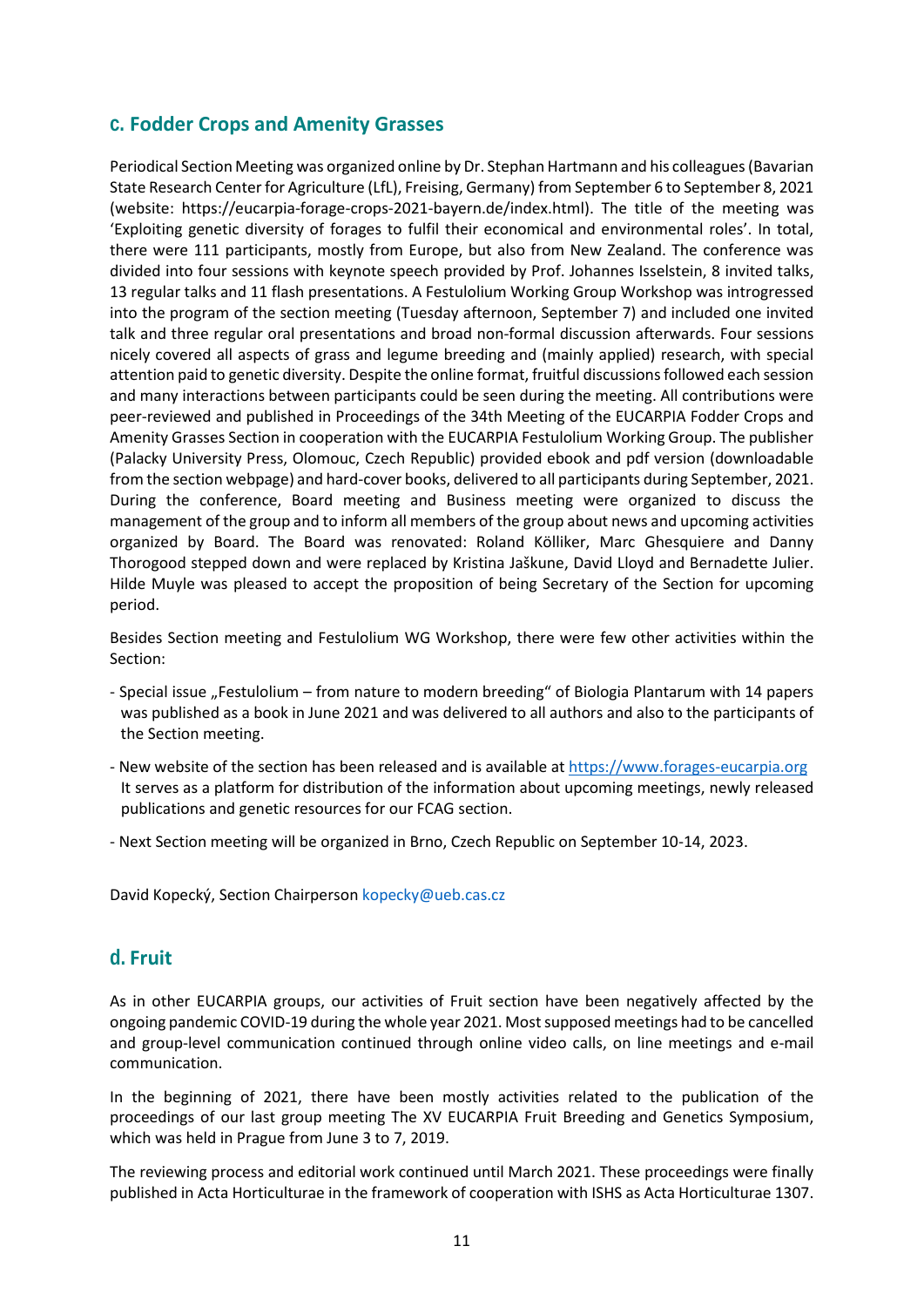Citation:

Acta Horticulturae. 1307. Leuven, Belgie: ISHS, Eds.: J. Sedlak and M. Kellerhals, 2021. ISBN 978-94- 62613-06-5. ISSN 0567-7572. XV EUCARPIA Symposium on Fruit Breeding and Genetics. <https://www.actahort.org/books/1307/>

I would like once again thank the reviewers from EUCARPIA Fruit section, who provided reviews and thus contributed to increasing the quality of the published works.

In this regard, special thanks belong to the team of Agroscope (Wädenswil, Switzerland) and co-editor Markus Kellerhals, who played a significant role during the finalisation of the proceedings.

EUCARPIA fruit section members are currently active in preparation and planning new projects dealing with fruit genetic resources under the framework of European Cooperative Programme for Plant Genetic Resources (ECPGR).

Together with the Julius Kühn-Institut, Bundesforschungsinstitut für Kulturpflanzen in Dresden-Pillnitz, preparations for the next XVI EUCARPIA Fruit Breeding and Genetics Symposium, which is planned in Germany in 2023, have begun.

Jiri Sedlak, Section Chairperson, [sedlak@vsuo.cz](mailto:sedlak@vsuo.cz)

# <span id="page-11-0"></span>**e. Genetic Resources**

### **Establishment of a European** *in situ* **PGR network**

As reported in the 2020 Bulletin, one of the aims of the recently concluded Farmer's Pride project, funded under the EU Horizon 2020 Framework Programme [\(farmerspride.eu\)](https://more.bham.ac.uk/farmerspride/), was the establishment of a European network for *in situ* conservation and sustainable use of plant genetic resources (PGR). The aim was to create a permanent system for Europe-wide *in situ* conservation of PGR (on-farm and in the wild), including associated complementary conservation *ex situ*, and critically, to promote and facilitate the use of more diversity by plant breeders and farmers for the benefit of society. The establishment of the network was central to the project from start to finish, with public stakeholder surveys, workshop discussions, the development of best practices for network establishment and operation, a web page to encourage participation in, and promotion of the network [\(farmerspride/network/\)](https://more.bham.ac.uk/farmerspride/network/), and a dedicated session of the project's final dissemination conference. The project was successful in planting the seed and nurturing the growth of the network, but fell short within the timeframe of the project in its actual formal establishment. Nonetheless, a strong coalition of support for continuing with the formal establishment and development of a European *in situ* network was formed (Figure 1), and advancements are expected to continue under the auspices of the European Cooperative Programme for Plant Genetic Resources (ECPGR).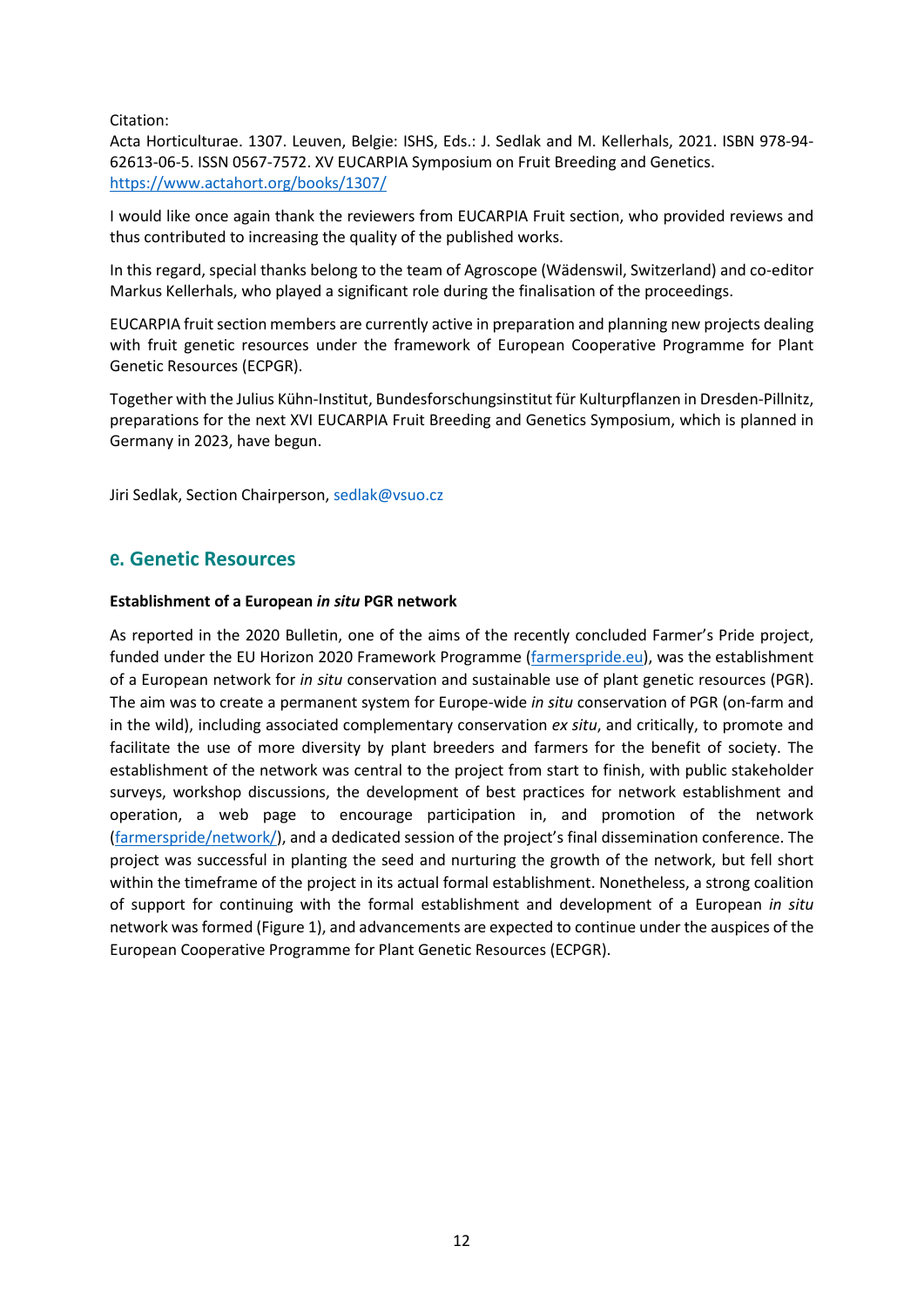

**Figure 1**. Interactive and dynamic map showing expressions of interest in establishing a European network for *in situ* conservation and sustainable use of plant genetic resources. Available at:<https://tinyurl.com/d34n3dpp> (Accessed 26 October 2021).

# **'ENSURING DIVERSITY FOR FOOD AND AGRICULTURE: Plant genetic resources –** *in nature and onfarm***'**

The Genetic Resources section conference, 'ENSURING DIVERSITY FOR FOOD AND AGRICULTURE: Plant genetic resources—*in nature and on-farm*' took place as a virtual event over four days, 28 June – 01 July 2021 in association with the final dissemination conference of the Farmer's Pride project and ECPGR [\(farmersprideconference.org/\)](https://farmersprideconference.org/). The event attracted 170 registrants and was organized across four themed sessions: 1) Realizing the public and private benefits of *in situ*/on-farm PGR conservation; 2) Enhancing the use of PGR conserved *in situ*/on-farm; 3) Optimizing *in situ*/on-farm PGR population management; and 4) Establishing a European network for *in situ* conservation and sustainable use of plant genetic resources. Session 4 included a policy roundtable (see D3.6 Policy dialogue workshop to enhance in situ maintenance.pdf) and a stakeholder workshop (for the key workshop outcomes, see D4.4 European in situ PGR conservation network.pdf).

The conference sessions are available on demand at [farmersprideconference.org/programme/.](https://farmersprideconference.org/programme/) The proceedings will be published in 2022 by CABI [\(cabi.org/\)](https://www.cabi.org/), both in print version and open access.

Shelagh Kell, Section Chairperson, [s.p.kell@bham.ac.uk](mailto:s.p.kell@bham.ac.uk)

# <span id="page-12-0"></span>**f. Maize & Sorghum**

Last section meeting was held October 7-9, 2019 chaired by Prof. Chris-Carolin Schoen at Technical University of Munich. Next meeting, which will be the 25th, will be held May 30th-June 2nd, 2022 in Belgrade, chaired by Dr. Violeta Andjelkovic at Maize Research Institute Zemun Polje. All Eucarpia members are kindly invited to attend.

Alain Charcosset, Section Chairperson, [alain.charcosset@inrae.fr](mailto:alain.charcosset@inrae.fr)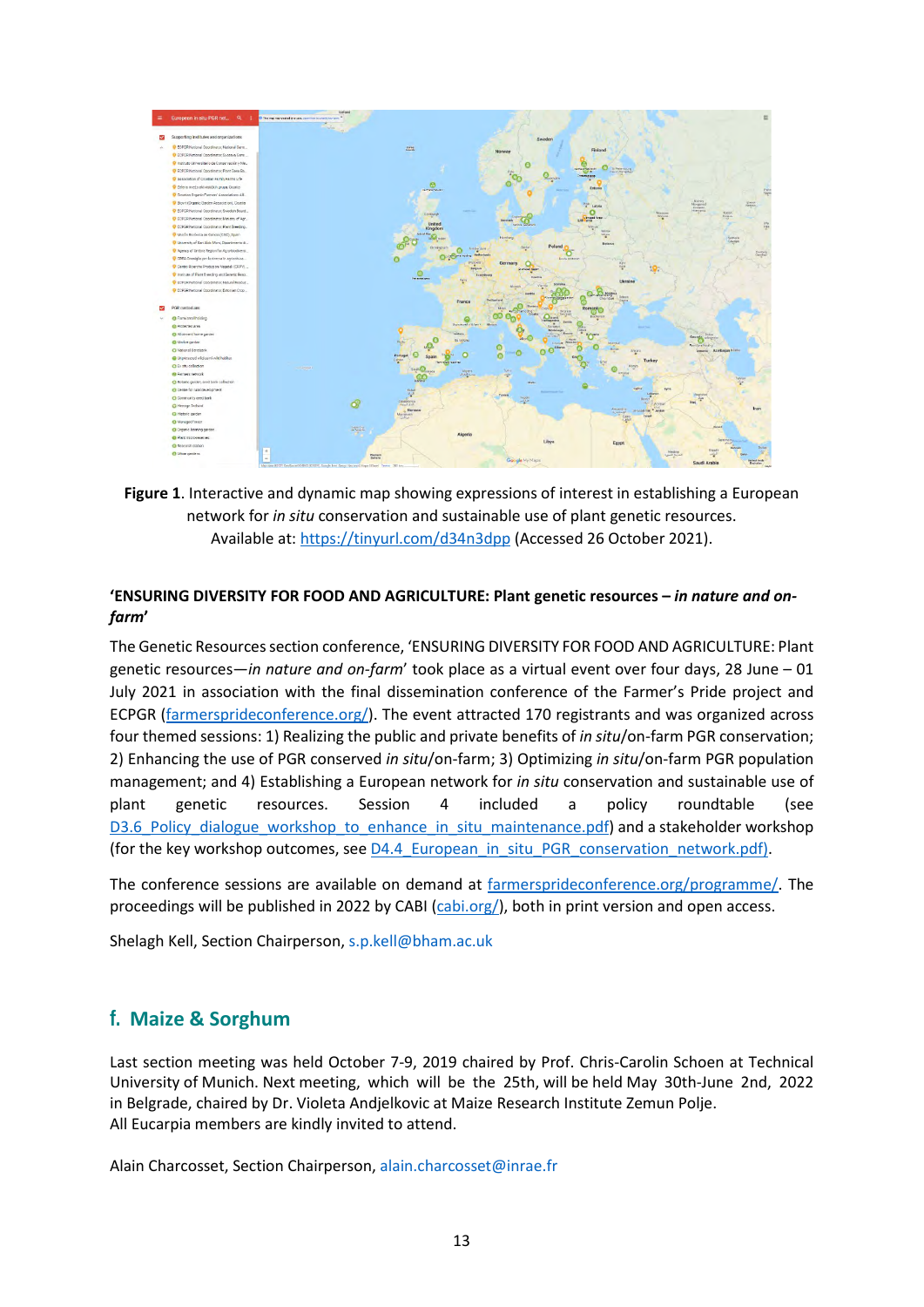# <span id="page-13-0"></span>**g. Oil & Protein Crops**

After the initial plan to celebrate our Section Meeting in 2021, it had to be postponed because of the restriction's measures on COVID-19. The current uncertainty about the evolution of the pandemic and the development of new variants recommended moving the meeting date to the second half of 2022 or the first half of 2023. For the meeting organization, we are open to receiving applications. Please, contact the Section Chairperson if your institute or university is interested in organizing the meeting. In the meanwhile, we have received information about the 20<sup>th</sup> International Sunflower Conference, to be held from 20-23 June 2022 in Novi Sad, Serbia [\(www.isc2020.com\)](http://www.isc2020.com/), the 4<sup>th</sup> International Legume Society Conference, which will be held between 18-21 October 2022 in Granada, Spain [\(www.legumesociety.org\)](http://www.legumesociety.org/), and the 16<sup>th</sup> International Rapeseed Congress that will take place from 24-27 September in Sydney, Australia [\(www.irc2023sydney.com\)](http://www.irc2023sydney.com/).

Leonardo Velasco, Section Chairperson, [lvelasco@ias.csic.es](mailto:lvelasco@ias.csic.es)

# <span id="page-13-1"></span>**h. Organic & Low-input Agriculture**

This section addresses the issues that are relevant to breeding for organic and low-input agriculture.

**The Section Board** since March 2021 consist of Dr. Pedro Mendes Moreira (chair, IPC-ESAC, PT), Dr. Linda Legzdina (AREI, LV), Prof. Dr. Gunter Backes (vice-chair, University of Kassel, DE), Vladimir Meglic, Dr. Monika Messmer (FiBL, CH), Dr. Pierre Hohmann (IRTA, ES), and Edith Lammerts van Bueren (em.prof. Wageningen University, NL). Dr. Pierre Hohmann is the chair of the working group on plant microbe interaction supported by Friederike Trognitz (AIT, AT) and Monika Messmer (FiBL, CH).

The **last section meeting** was held during the conference "BREEDING INNOVATIONS FOR ORGANIC FOOD SYSTEMS" organized by EUCARPIA Section Organic and Low Input Agriculture jointly with LIVESEED, BRESOV, ECOBREED, FLPP and ECO-PB on 8-10 March 2021 was hosted ONLINE by AREI (Latvia).

# **Activities**

**The conference "BREEDING INNOVATIONS FOR ORGANIC FOOD SYSTEMS"** organized by EUCARPIA Section Organic and Low Input Agriculture jointly with LIVESEED, BRESOV, ECOBREED, FLPP and ECO-PB on **8-10 March 2021** was hosted ONLINE by AREI (Dr. Linda Legzdina, **Latvia**).

Invited keynote speakers were: Louise Luttikholt (IFOAM-ORGANICS INTERNATIONAL), Julie Dawson (University of Wisconsin, USA), Micaela Colley (Organic Seed Alliance, USA), Gabriele Berg (TU Graz, Austria) and Nicolas Enjalbert (Seedlinked, USA).

Book of abstracts:

[https://www.eucarpia.eu/organic-and-low-input-agriculture/523-2021-eucarpia-liveseed-abstract-e](https://www.eucarpia.eu/organic-and-low-input-agriculture/523-2021-eucarpia-liveseed-abstract-e-book)[book](https://www.eucarpia.eu/organic-and-low-input-agriculture/523-2021-eucarpia-liveseed-abstract-e-book)

During this conference, ten sessions covering broad aspects (e.g. Exploring underutilized genetic resources, Breeding for diversity, Breeding for culinary and nutritional quality, Living soil – plant interactions, Organic production of high quality & healthy seed, Multi-actor & participatory approaches, Socio-economic analysis of seed systems, Market & consumers aspects, Regulatory & policy opportunities, Sustainability of seed and breeding innovations) in which 49 presentations took place (9 key note speakers, 49 Posters with flash presentations, 4 Breakout session) 186 participants of 30 countries were present and 57 potential publications for special issue of «Sustainability» were presented.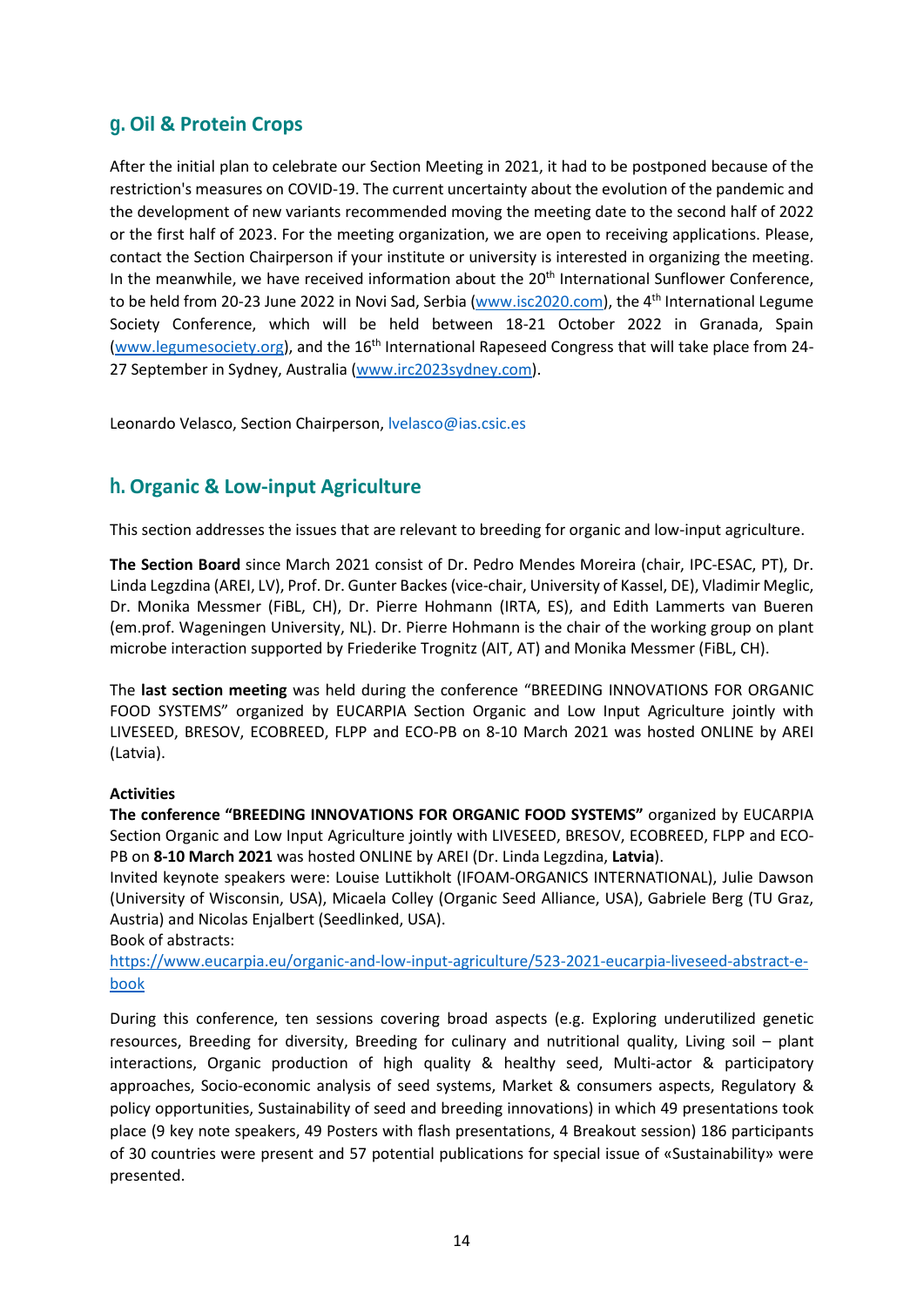**EUCARPIA General congress** online from 23-26 August 2021. A two-hour meeting (from 16:00 – 18:00) was dedicated to Section Organic and Low Input Agriculture. The topics included "Boosting organic seed and plant breeding efforts across Europe – Main achievements of LIVESEED. Monika Messmer", "From Cereal Populations to Organic Heterogeneous Material: success stories and lessons learned in Italy. Matteo Petitti), "Breeding for Crop Mixtures and Agroforestry in Organic and Low-Input. Pedro Mendes-Moreira", "Assessing mixing ability from incomplete designs in binary or higher order variety mixtures and application to wheat.: Jérôme Enjalbert", "Highlights on recent heterogeneous population research results. Linda Legzdiņa", "Legal framework and temporary experiment on Organic Varieties. Monika Messmer" and finally there was a general discussion and a presentation of the Outlook of future activities of Section Organic and Low Input Agriculture.

**Organic World Congress 6th to 10th Sept 2021 in Rennes** had special focus on organic seed and plant breeding and several contributions were made by EUCARPIA members during main conference and the two-day pre-conference on Seed Ambassadors organized by ECO-PB, Organic Seed Alliance, IFOAM Seed Platform, INRAE, ITAB, Chovanal and the Horizon2020 projects LIVESEED, ECOBREED and BRESOV. Ten sections of the conference were organized related to seed and plant breeding for Organic Agriculture

# Preconference:

Seed Ambassadors: Onsite Program (Part 1) on September 6, 2021 8:00 AM to 7:00 PM. Physical event and online program

Seed Ambassadors: Onsite Program (Part 2) on September 7, 2021 8:00 AM till 5 PM hybrid event https://owc.ifoam.bio/2021/pre-conferences/seed-ambassadors

# Conference:

- Taste the innovation of seed ambassadors. Wednesday, September 8, 2021 11:00 AM to 12:30 PM. Physical
- Plant breeding and food quality. Wednesday, September 8, 2021 3:30 PM to 3:57 PM. Virtual
- Plant breeding for organic cereals. Wednesday, September 8, 2021 5:30 PM to 6:20 PM. Hybrid
- Collaborative approach for resilient food systems: Seeds. Thursday, September 9, 2021 9:00 AM to 9:34 AM. Virtual
- How to increase production and use of organic seed? State of the art and best practices
- Thursday, September 9, 2021 11:00 AM to 12:30 PM. Virtual
- Collaborative approach for resilient food systems: Seeds. Thursday, September 9, 2021 11:00 AM to 11:27 AM. Hybrid
- Organic plant breeding and participatory approaches. Thursday, September 9, 2021 3:30 PM to 4:15 PM. Virtual
- Genetic diversity. Thursday, September 9, 2021 3:30 PM to 4:08 PM. Virtual
- Seeds and other farm inputs: Challenges and Innovation. Thursday, September 9, 2021 5:30 PM to 6:14 PM. Hybrid
- Organic plant breeding and systems approaches. Thursday, September 9, 2021 5:30 PM to 6:13 PM. Virtual

# **2022, 14th July Tulln, AT: 3rd EUCARPIA Workshop on Implementing Plant-Microbe Interactions in Plant Breeding (attached to miCROPe)** <https://www.micrope.org/> preparation in progress

Most probable session conference will be on **April 2025**, provisional title: «Breeding for ecological and societal interactions», Coimbra, PORTUGAL, hosted by ESAC, Instituto Politécnico de Coimbra

Pedro Mendes Moreira, Section Chairperson, [pmm@esac.pt](mailto:pmm@esac.pt)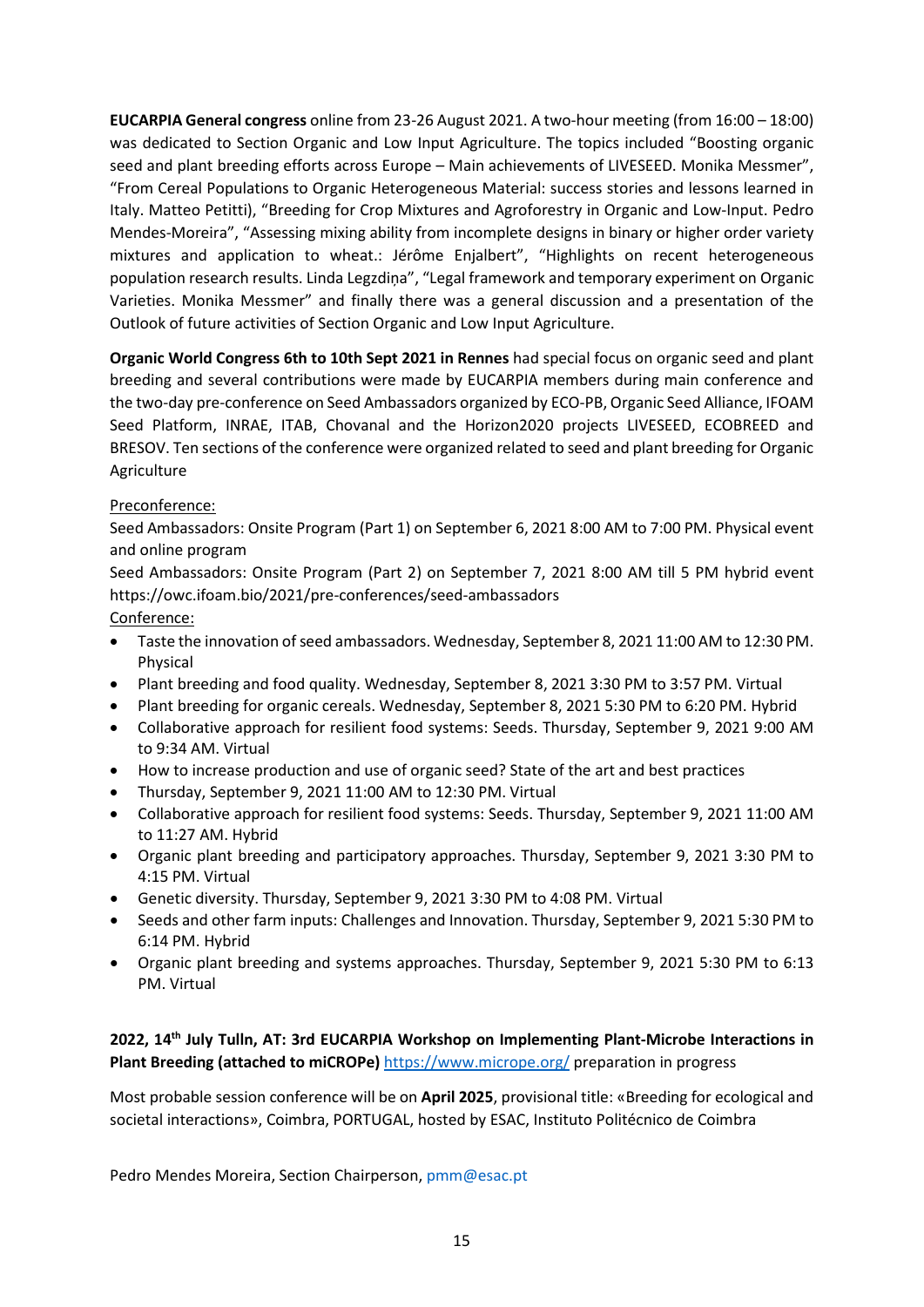# <span id="page-15-0"></span>**i. Ornamentals**

For the section ornamentals there were no activities in 2021, also no new publications.

As already announced in the Bulletin 2020 the next ornamental symposium will be organized in Italy in 2023.

The title for the meeting is: XVII International Eucarpia Symposium Section Ornamentals - From Nature to Culture: Breeding Ornamentals for Sustainability

Location: Genoa (Italy) Begin date: July 2, 2023 - End date: July 5, 2023 Hashtag#EucarpiaOrnam2023 Convener: Mauro Mariotti DISTAV - University of Genoa Corso Europa 26, 16132 Genova Italy m.mariotti@unige.it

Johan van Huylenbroeck, Section Chairperson, [johan.vanhuylenbroeck@ilvo.vlaanderen.be](mailto:johan.vanhuylenbroeck@ilvo.vlaanderen.be)

# <span id="page-15-1"></span>**j. Potatoes**

During the EUCARPIA General Congress in August 2021, section 'Potatoes' hosted a 2 h session on "Innovations in Potato Breeding". Five talks were given by potatologists from Ireland, The Netherlands, Turkey, and Germany. Topics covered novel potato breeding methods (FixRes breeding, hybrid breeding), a novel genome-wide marker system, a genetic study on tuber periderm thickness, as well as screening of potato genetic resources for phosphorus stress tolerance. The session was well received by congress participants.

Since two major potato events will be held in 2022, the EAPR Triennial Meeting (Poland) and the World Potato Congress (Ireland), it was decided that, although originally planned for 2022, the 20<sup>th</sup> Joint Meeting of EUCARPIA Section 'Potatoes' and EAPR Section 'Breeding & Varietal Assessment' will not be organized before 2023.

Vanessa Prigge, Section Chairperson, [vanessa.prigge@saka-pflanzenzucht.de](mailto:vanessa.prigge@saka-pflanzenzucht.de)

# <span id="page-15-2"></span>**k. Vegetables**

In 2021, the EUCARPIA Section Vegetables has organized the 12th Eucarpia Meeting on Cucurbit Genetics and Breeding (https://www.cucurbitaceae2020.com/index). It was held online with a great success, thanks to the tremendous efforts of the organizing committee: Prof. Manuel Jamilena (University of Almería), Prof. Marisa Gómez Guillamón (the Institute for Mediterranean and Subtropical Horticulture "La Mayora" in Málaga), Prof. Belén Picó and and Prof. Ana María Pérez de Castro (the Polytechnic University of Valencia). The meeting has provided a platform for about 200 participants to actively discuss the advances in nine scientific areas related to Genetics and Breeding of Cucurbit species. The impact and meaning of scientific researched have been shown through seed industries via Virtual excursion to Syngenta and company presentations in the Session 9-new cultivars.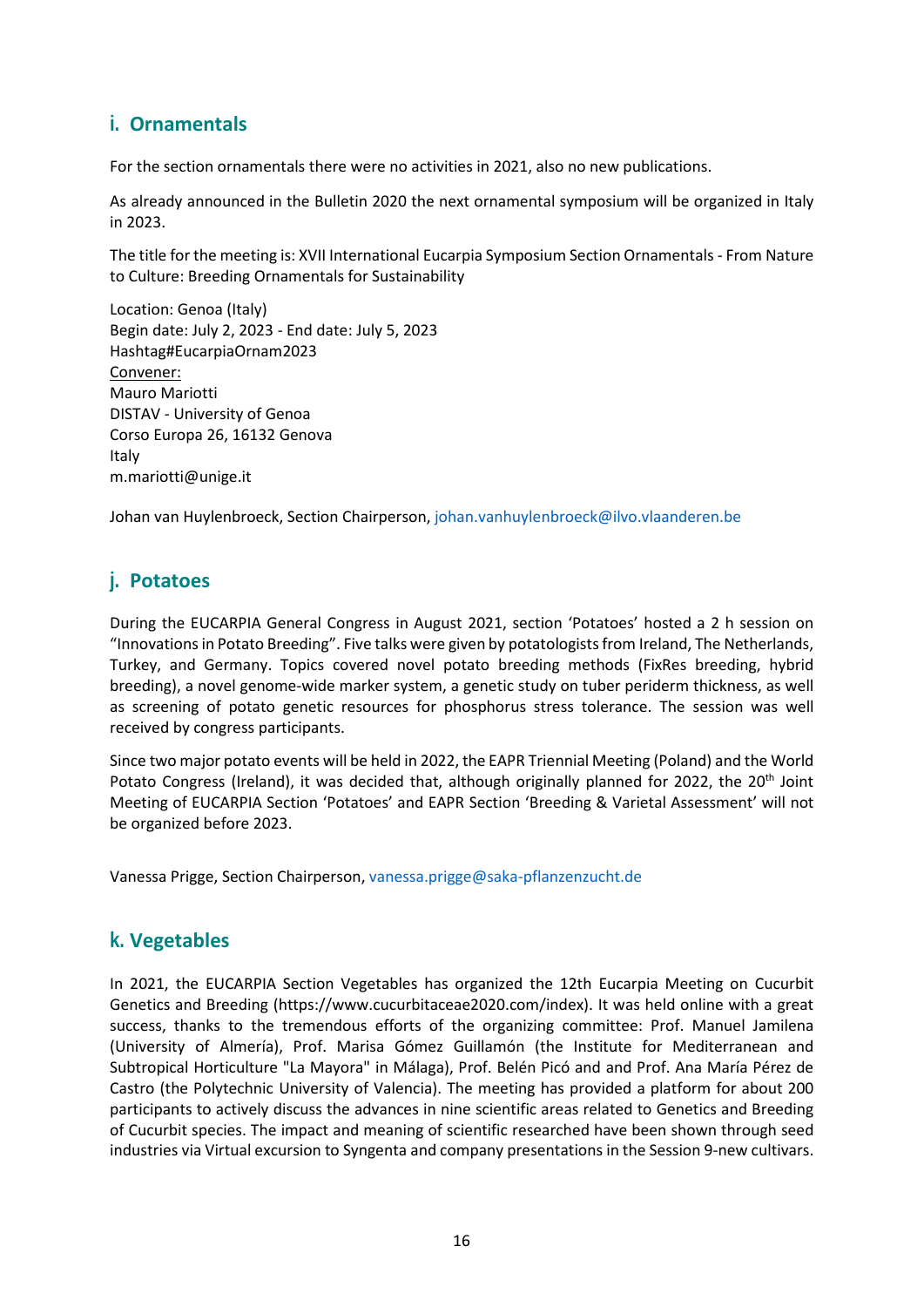Moreover, this meeting provided opportunity for one-week reunion of the cucurbits 'family' members (both academia and breeding companies) worldwide. We heard stories that young PhD students and breeders of this family were inspired by seniors during their very first meeting and grew into independent researchers/breeders along with the meetings held every 4 years. During the meeting, three senior family members, Dr. Jim McCreight (USDA-ARS Salinas, California, USA), Dr. Roni Cohen (Agricultural Research Organization (ARO)), Israeland Dr. Nebahat Sari (Çucurova University, Adana, Turkey (retired)), were honoured for their great contribution to Cucurbit Genetics and Breeding. Two young researchers were priced for their posters: Lorena Areco (Centre for Research in Agricultural Genomics, CSIC-IRTA-UAB-UB, Barcelona Spain) and Biplab Kumar Bhowmick (Department of Botany, Scottish Church College, India).

The next reunion of the EUCARPIA Cucurbits family will be in Naples of Italy, organized by Dr. Mara Ercolano (University of Naples Federico II, Italy) in 2024.

Additional to the Cucurbits family, we have three other working groups: Tomato, Capsicum and Eggplant, Leafy Vegetables. Each working group organizes meetings once every three or four years. Here I list these meetings for a clear message:

- 1. The 20th EUCARPIA meeting of the Tomato Work Group: this meeting is planned on May 31 to June 3rd in 2022 (https://eucarpia2022.webs.upv.es/). It will be organised in Valencia, Spain by Prof. Jaime Prohens (Universitat Politecnica de Valencia) and Prof. Antonio Granell (CSIC).
- 2. The 18th EUCARPIA Meeting on Genetics and Breeding of Capsicum and Eggplant: this meeting will be held in Bulgaria (Plovdiv) in 2023.
- 3. The 10th EUCARPIA meeting of Leafy Vegetables: this meeting is planned in 2023 in the Netherlands.

Here, I would like to take this opportunity to thank all organisers for their commitment and efforts. I really look forward to seeing our old and new EUCRPIA members in next EUCARPIA meetings!

Yuling Bai, Section Chairperson[, bai.yuling@wur.nl](mailto:bai.yuling@wur.nl)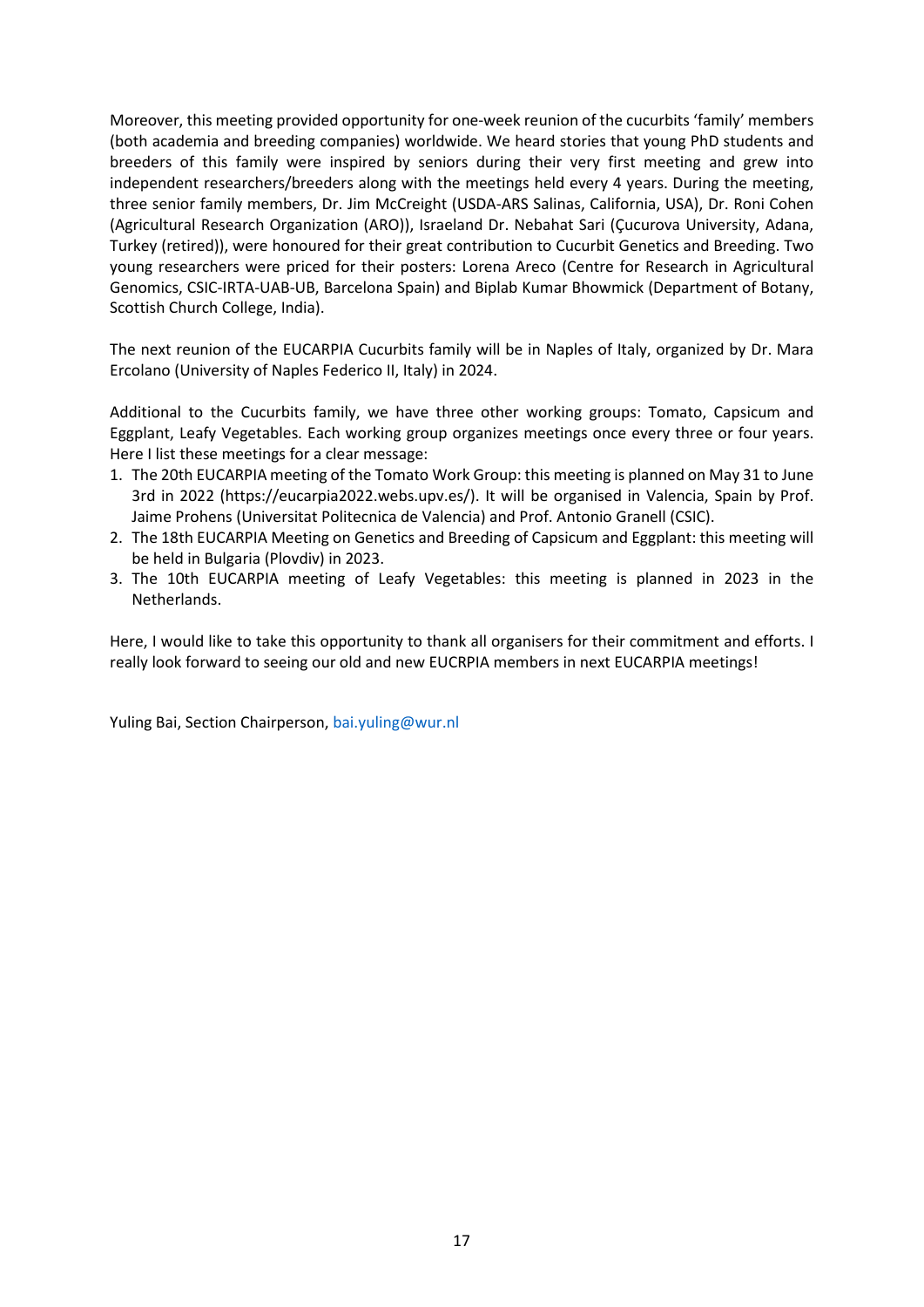# <span id="page-17-0"></span>**RECENT EUCARPIA PUBLICATIONS**

| a. Biometrics in Plant Breeding     |                                                                                                                                                                                                                                                                                                                                                                                                                                                                                                                                                                                                                                                                                                                                                                            |
|-------------------------------------|----------------------------------------------------------------------------------------------------------------------------------------------------------------------------------------------------------------------------------------------------------------------------------------------------------------------------------------------------------------------------------------------------------------------------------------------------------------------------------------------------------------------------------------------------------------------------------------------------------------------------------------------------------------------------------------------------------------------------------------------------------------------------|
| b. Cereals                          | 1) Akadémiai Kiadó: Book of Abstracts. 6 <sup>th</sup> Conference on<br>Cereal Biotechnology and Breeding, jointly organised with<br>the EUCARPIA Cereals Section, November 3-5, 2021,<br>Budapest, Hungary 102 pp., 2021, available from website:<br>https://static.akcongress.com/downloads/cbb/cbb6-<br>boa.pdf<br>2) Lohwasser, U. & A. Börner: Book of Abstracts. Eucarpia<br>International Symposium on Rye Breeding & Genetics, 21-22<br>June, 2021, Gatersleben, Germany, 62 pp., available from<br>website:<br>https://www.eucarpia.eu/section-cereals/530-2021-<br>eucarpia-rye-symposium-book-of-abstracts                                                                                                                                                      |
| c. Fodder Crops and Amenity Grasses | 1) Hartmann, S., Bachmann-Pfabe, S., Byrne, S., Feuerstein,<br>U., Julier, B., Kölliker, R., Kopecky, D., Roldan-Ruiz, I., Ruttink,<br>T., Sampoux, J.-P., Studer, B., Vleugels, T. (eds): Exploiting<br>genetic diversity of forages to fulfil their economic and<br>environmental roles. Proceedings of the 34th Meeting of the<br>EUCARPIA Fodder Crops and Amenity Grasses Section in<br>cooperation with the EUCARPIA Festulolium Working Group.<br>Palacky University Press, Olomouc, 156 pp., 2021, available<br>from the website:<br>https://www.forages-eucarpia.org/l/proceedings-from-<br>fcag-section-conference/<br>2) Kopecký, D., Kosmala, A. (eds.): Festulolium - from nature<br>to modern breeding. Palacky University Press, Olomouc, 295<br>pp., 2021. |
| d. Fruit                            | Acta Horticulturae. 1307. Leuven, Belgie: ISHS, Eds.: J. Sedlak<br>and M. Kellerhals, 2021. ISBN 978-94-62613-06-5. ISSN 0567-<br>7572. XV EUCARPIA Symposium on Fruit Breeding and<br>Genetics.<br>https://www.actahort.org/books/1307/                                                                                                                                                                                                                                                                                                                                                                                                                                                                                                                                   |
| e. Genetic Resources                |                                                                                                                                                                                                                                                                                                                                                                                                                                                                                                                                                                                                                                                                                                                                                                            |
| f. Maize & Sorghum                  |                                                                                                                                                                                                                                                                                                                                                                                                                                                                                                                                                                                                                                                                                                                                                                            |
| g. Oil & Protein Crops              |                                                                                                                                                                                                                                                                                                                                                                                                                                                                                                                                                                                                                                                                                                                                                                            |
| h. Organic & Low-input Agriculture  | Abstract E-Book International Conference on "BREEDING AND<br>SEED SECTOR INNOVATIONS FOR ORGANIC FOOD<br>SYSTEMS", Latvia 8-10 March, 2021<br>https://www.eucarpia.eu/organic-and-low-input-<br>agriculture/523-2021-eucarpia-liveseed-abstract-e-book                                                                                                                                                                                                                                                                                                                                                                                                                                                                                                                     |
| i. Ornamentals                      |                                                                                                                                                                                                                                                                                                                                                                                                                                                                                                                                                                                                                                                                                                                                                                            |
| j. Potatoes                         |                                                                                                                                                                                                                                                                                                                                                                                                                                                                                                                                                                                                                                                                                                                                                                            |
| k. Vegetables                       |                                                                                                                                                                                                                                                                                                                                                                                                                                                                                                                                                                                                                                                                                                                                                                            |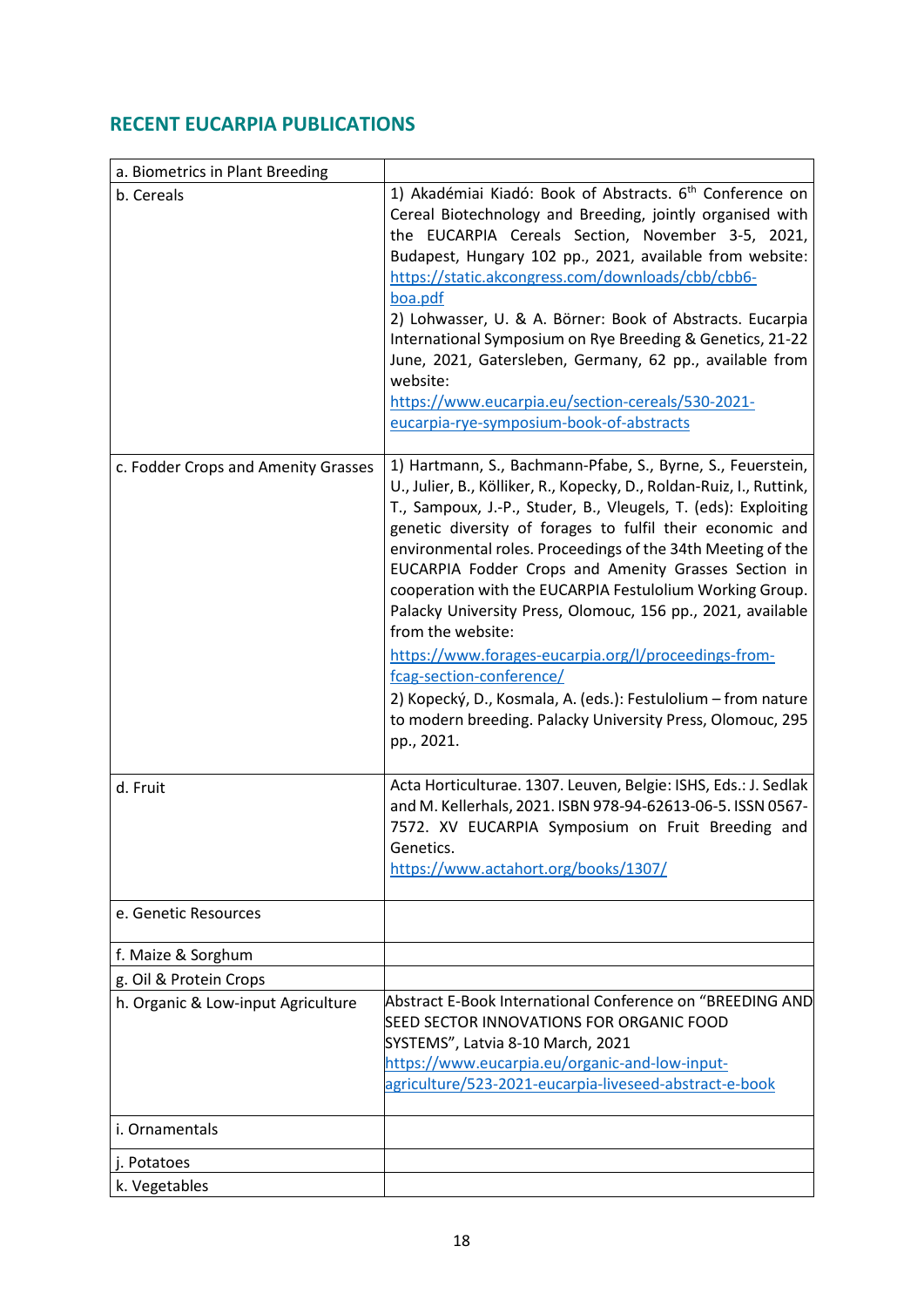# <span id="page-18-0"></span>**NEWS FROM THE EUCARPIA SECRETARIAT**

### **Website**

A new website **(**[www.eucarpia.eu](http://www.eucarpia.eu/)**)** was developed and launched in 2021. Please correct your bookmarks because the domain name has changed. The website still combines the external information with the membership administration and the online payment. Also, the membership administration is new. We hope that all data were transferred correctly. You should be able to login with your known personal account. In case you have problems or find mistakes please contact us.

### **Membership Development**

As of November 30, 2021, Eucarpia has 57 corporate members with 660 paid delegates and 231 individual members, in total 891 members. The members come from 44 different countries.



The 2021 assignments of countries with currently active members resulted as follows:

| Category 1     | <b>Category 2</b>         | <b>Category 3</b> |
|----------------|---------------------------|-------------------|
| Australia      | Argentina                 | <b>Bulgaria</b>   |
| Austria        | Croatia                   | Colombia          |
| Belgium        | Estonia                   | Egypt             |
| Canada         | Hungary                   | India             |
| Czech Republic | Latvia                    | Indonesia         |
| <b>Denmark</b> | Lithuania                 | Macedonia         |
| Finland        | Poland                    | Nigeria           |
| France         | Romania                   | Romania           |
| Germany        | <b>Russian Federation</b> | Serbia            |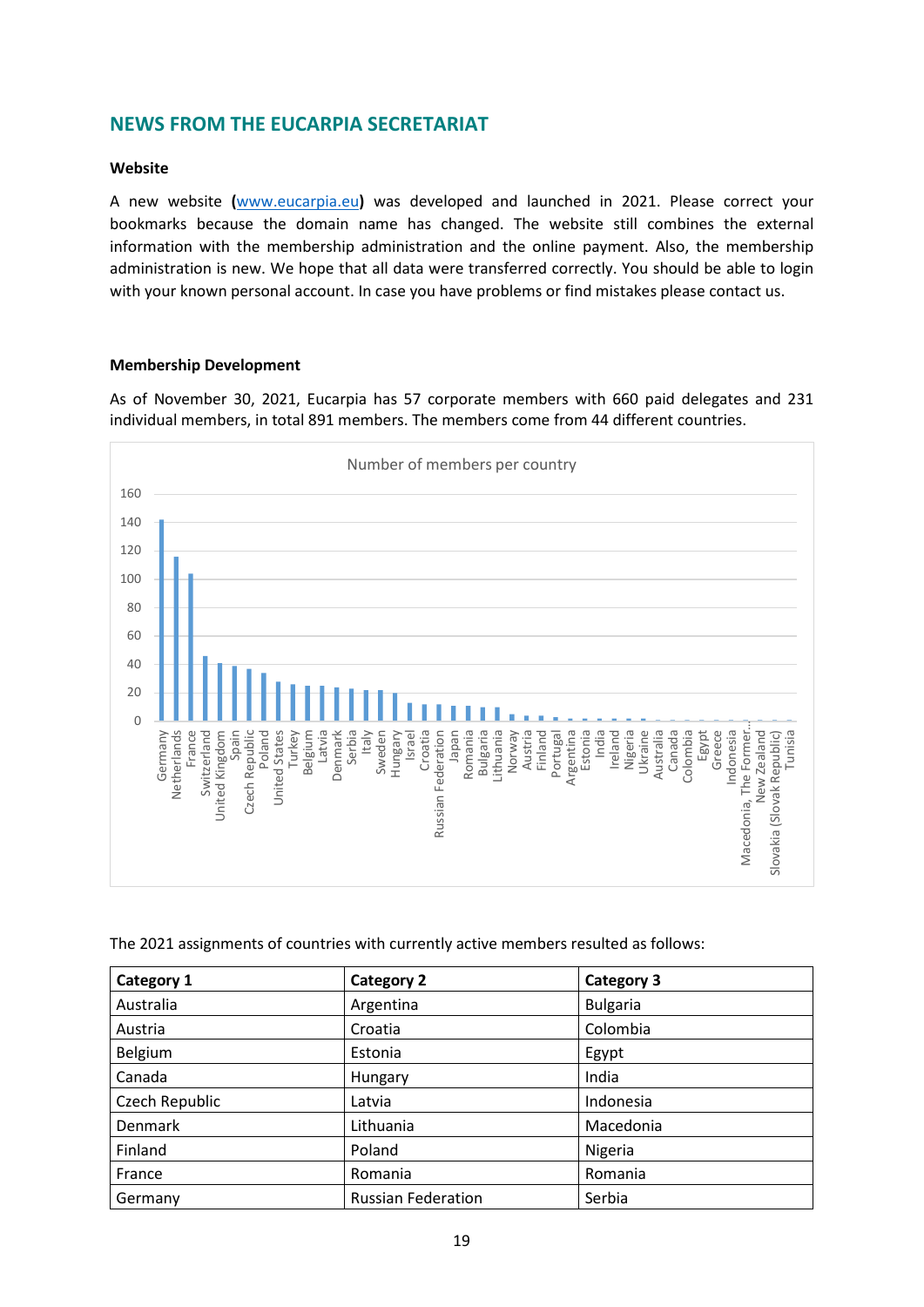| Greece               | Slovakia | Tunisia |
|----------------------|----------|---------|
| Ireland              | Turkey   | Ukraine |
| Israel               |          |         |
| Italy                |          |         |
| Japan                |          |         |
| Netherlands          |          |         |
| New Zealand          |          |         |
| Norway               |          |         |
| Portugal             |          |         |
| Slovenia             |          |         |
| Spain                |          |         |
| Sweden               |          |         |
| Switzerland          |          |         |
| United Kingdom       |          |         |
| <b>United States</b> |          |         |

# **Organizing section meetings**

The standard financial support (subsidy) for a section meeting is currently € 3000.-, for a working group meeting € 1500.-. Within a 4-year term, each section or working group is entitled to receive those subsidies a maximum of twice. No subsidies are granted for EUCARPIA events scheduled closer than 6 months to the next General Congress. EUCARPIA subsidies are to be used for the benefit of EUCARPIA members. In this respect, there should be a significant difference between the registration fees for members of EUCARPIA and non-members participating. The minimal difference should be € 40.- per person. In the last years we did not actively ask the organizing sections to provide a copy and a .pdf of all publications resulting from the event. In the coming months we will contact all organizing sections of the last years and ask to check if their database at the website [https://www.eucarpia.eu/publication](https://www.eucarpia.org/publications.html) is up to date.

The secretariat can provide you:

- the application form for requesting the subsidy for the organization of meetings
- the logo of EUCARPIA in multiple forms
- links to the website<https://www.eucarpia.eu/activities/eucarpia-meetings>
- messages to the members of EUCARPIA

The secretariat



Ulrike Lohwasser, PhD Secretary General



Franziska Gläser Membership Affairs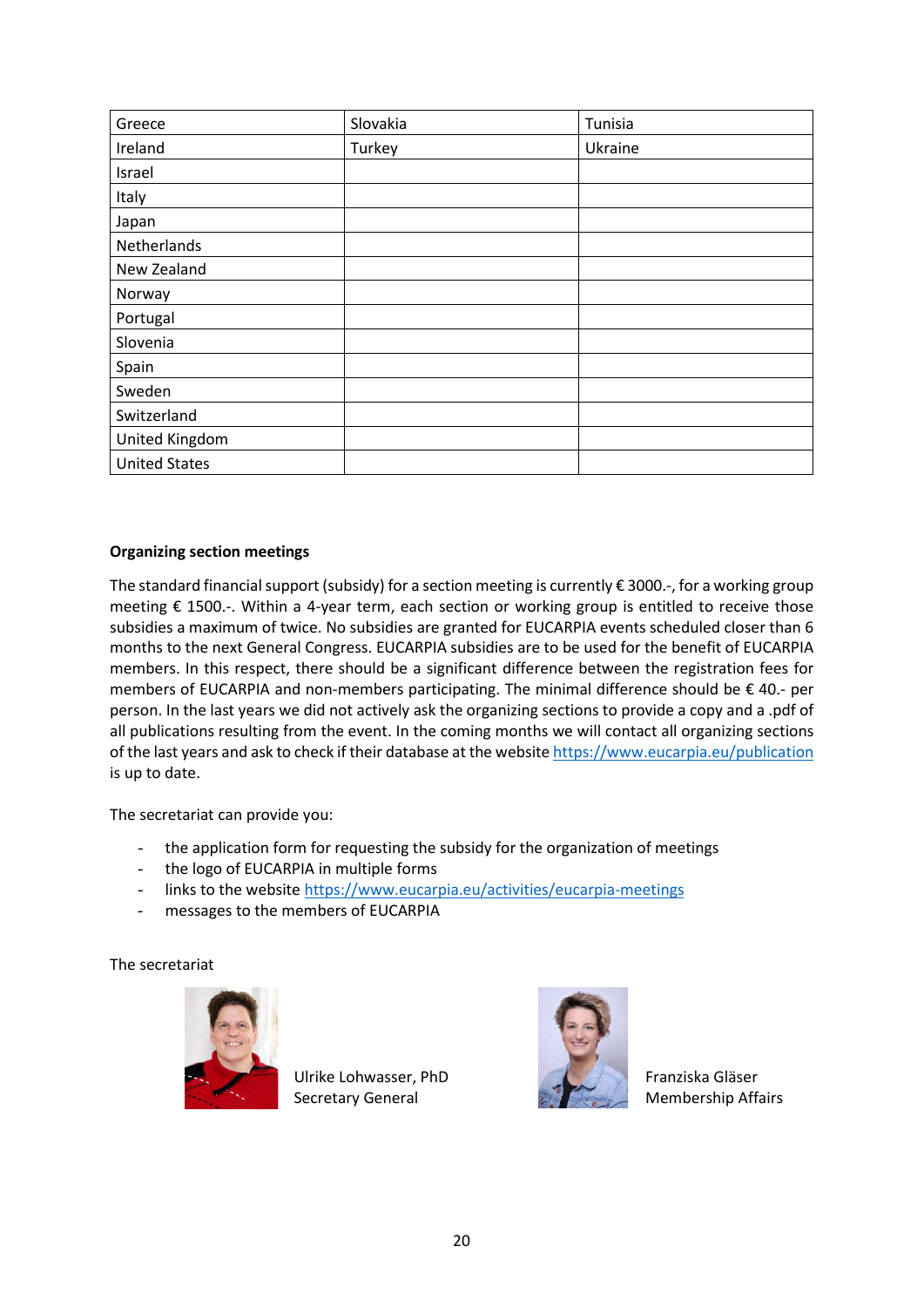# <span id="page-20-0"></span>**MEMBERSHIP FEES**

You can renew your membership when you login on [www.eucarpia.eu](http://www.eucarpia.eu/) at any time. You will also be asked to do so by automatically generated e-mail. The membership fee for individual members is €40 for members of Western Europe and developed countries from elsewhere outside Europe. Under Item 5, the General Assembly of EUCARPIA of 30 August 2016 decided to put the assignment of countriesto categories 1, 2 and 3 on the basis of objective criteria. It was decided to use the United Nations contribution quota as a basis for this assignment. This decision was implemented in 2017.

The assignments to categories were implemented in the member management part of the website. New members, when subscribing online and indicating their country of origin, are automatically assigned to the corresponding category and their annual membership fees are set accordingly by the system. Countries not listed above are also categorized according to the same criteria.

On top of this, members younger than 30 years or older than 65 years have 50% discount and pay €20, €15 or €10 depending on the category listing of their country.

The fee of corporate members is  $\epsilon$ 300,  $\epsilon$ 225 or  $\epsilon$ 150, depending on the category listing of their country. Corporate membership fee covers the fees of maximum 10 delegates. For large companies/institutes, there is an option to get a corporate membership up to 20 delegates for €450, €335 or €225, respectively.

The preferred option of payment for individual members is to login to the members zone of the homepage and click on Membership renewal. If you forgot your password you can ask online for a new one. If you need assistance you can contact [eucarpia@ipk-gatersleben.de Y](mailto:eucarpia@ipk-gatersleben.de)ou will be able to choose between credit card (VISA or MasterCard) payment or an electronic bank transfer. If you do not have access to internet, you may transfer your payment to:

UBS AG CH-8098 Zürich, Switzerland IBAN: CH90 0022 8228 EU10 0387 6 BIC: UBSWCHZH80A

Please indicate your name and membership number in the transfer. Use the SEPA option or, if this is not available at your bank, choose "breakdown of costs". We do not accept cheques. Online payment by credit card without logging in is available on request at the Secretariat.

### **Membership privileges**

### *Individual membership*

EUCARPIA membership advantages include:

- Free publication of breeding related international events on the website (contact the Secretariat)
- Reduction ( $\geq 40 \epsilon$ ) in the registration fee for events (General congress, symposia, meetings, etc.) organized by EUCARPIA.
- Participation in the EUCARPIA sections of your interest (or in all if you wish).
- Reception of the EUCARPIA Bulletin, with information on EUCARPIA activities, publications, dates and information of symposia, meetings and events related to plant breeding, etc.
- Reception of the mailings about the upcoming events and important data.
- Facilitation of international cooperation, exchange of methods and plant material, etc.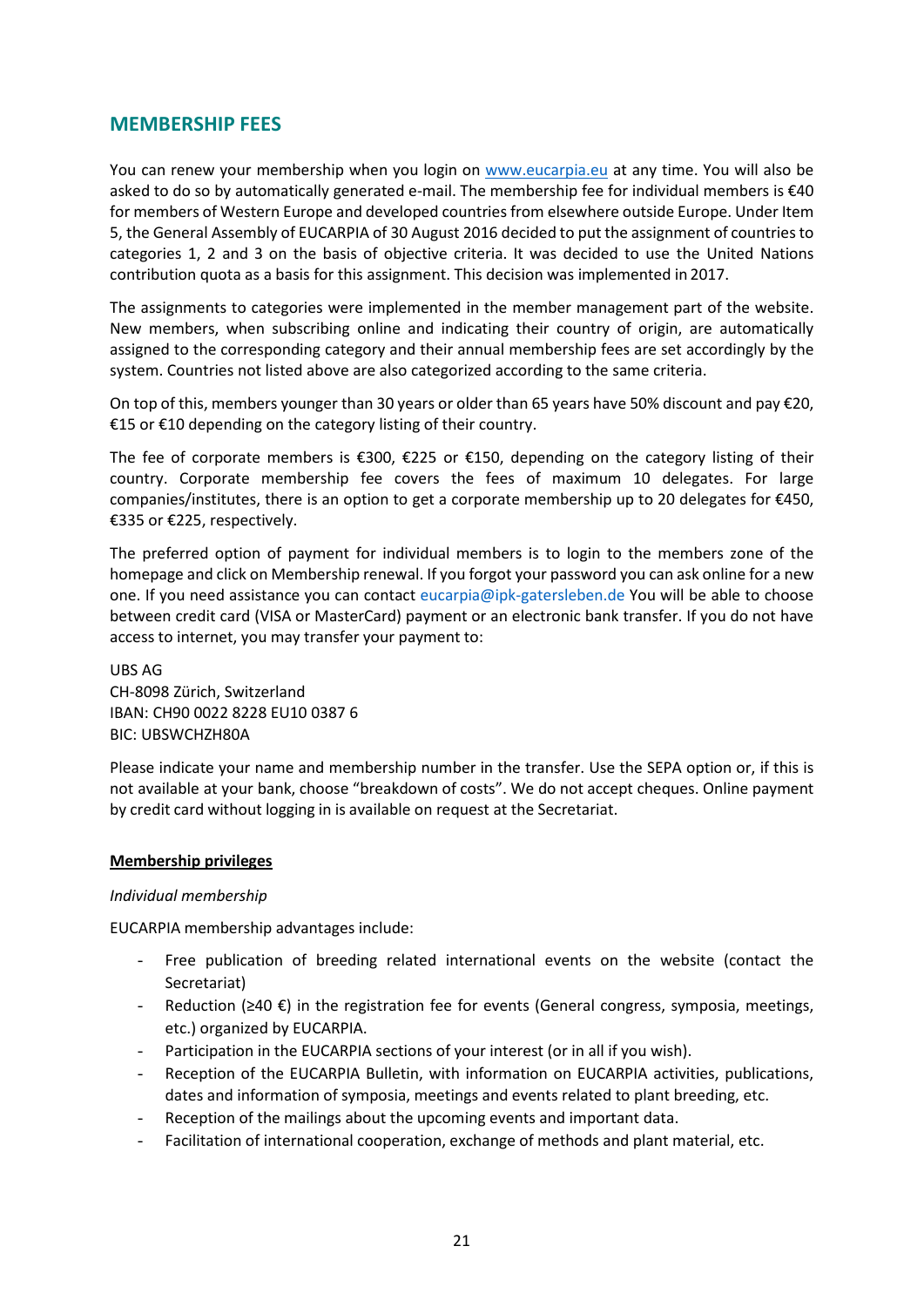# *Corporate membership*

In addition to the advantages entitled to individuals, Corporate members (Institutes, Departments, Companies, Associations, Societies, etc.) advantages include:

- Possibility of enlisting up to 10 or 20 individual delegates associated to the corporate membership.
- A link to the web page of the Institution can be posted in the web page of EUCARPIA. This web page is visited mainly by breeders and receives many hits per day.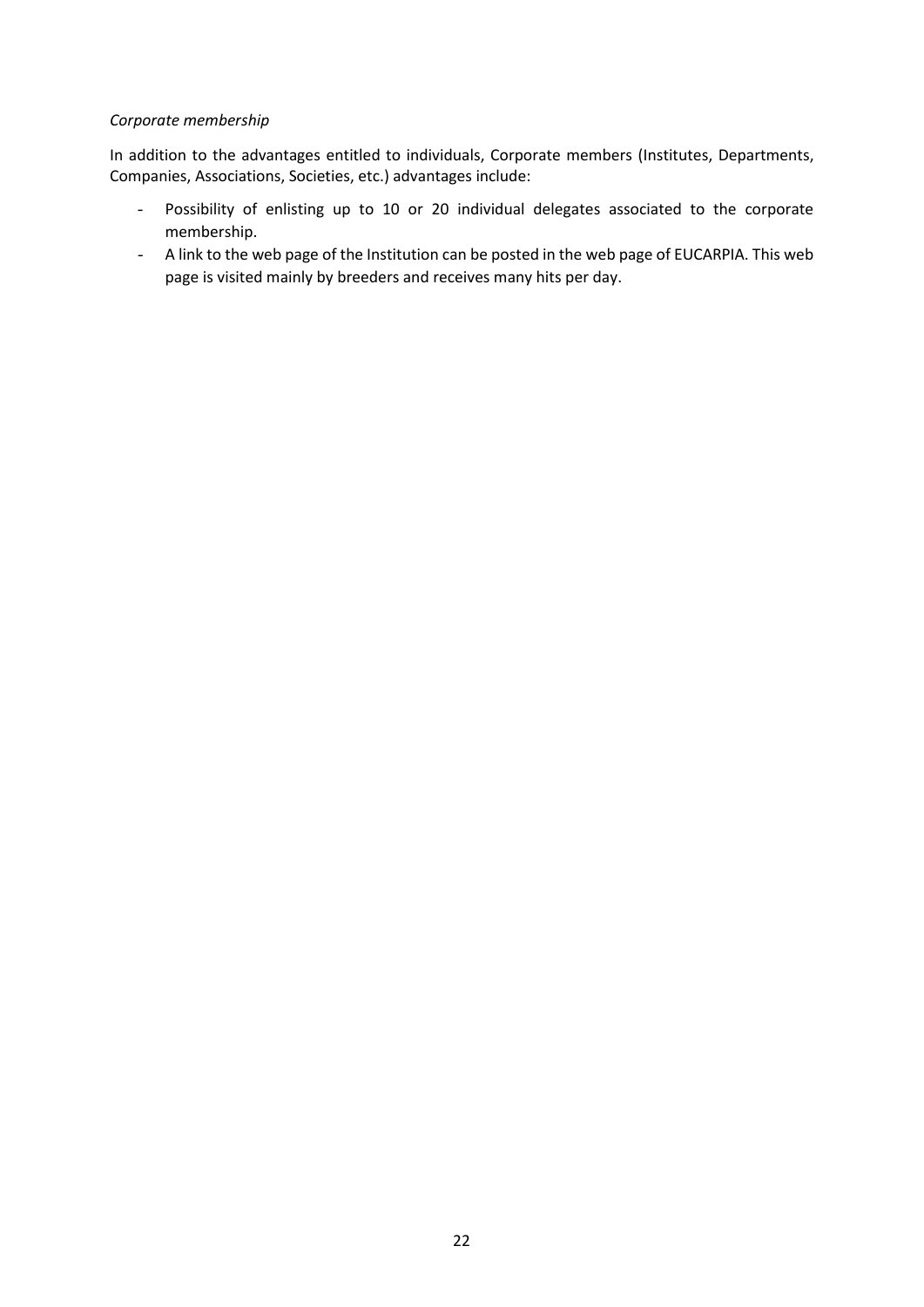# <span id="page-22-0"></span>**OVERVIEW CORPORATE MEMBERS**

EUCARPIA currently has 57 corporate members. Each corporate member receives annually a coupon code for at least 10 or 20 personal memberships attached to the invoice for the membership. With this coupon code employees of the company can register or prolongate their personal membership to receive e-mails with updates of the meetings and discount when they participate. The coupon code is communicated with the contact person of the corporate member and they decide upon the further distribution of the codes.

| 1 |  | Agroscope (Switzerland) |
|---|--|-------------------------|
|---|--|-------------------------|

- Barenbrug Research *(Netherlands)* 31 Limgroup B.V. *(Netherlands)*
- 
- 
- Centre for Agricultural Research (ATK) *(Hungary)* 34 MAS Seeds *(France)*
- Cereal Research Non-Profit Ltd. Company *(Hungary)*
- Crop Research Institute (VURV) *(Czech Republic)* 36 Meridiem Seeds *(Spain)*
- 
- 
- 
- 
- 
- Florimond Desprez *(France)* 42 Plant Breeding Center *(USA)*
- Gautier Semences SAS *(France)* 43 Ragt 2N *(France)*
- 
- Gemeinschaft zur Förderung von Pflanzeninnovation e.V. *(Germany)*
- Gesellschaft für Pflanzenzüchtung (GPZ) *(Germany)*
- GZPK Getreidezüchtung Peter Kunz *(Switzerland)*
- 
- ILVO-Plant Breeding *(Belgium)* 49 Semillas Fito *(Spain)*
- Institute of Field and Vegetable Crops *(Serbia)* 50 Syngenta Seeds LLC *(USA)*
- Institute of Agricultural Resources and Economy (AREI) *(Latvia)*
- Institute of Biological, Environmental and Rural Sciences (IBERS) *(United Kingdom)*
- Institute of Plant Genetic Resources "Konstantin Malkov" *(Bulgaria)*
- Institute of Plant Genetics, Polish Academy of Sciences (IPG PAS) *(Poland)*
- Japanese Society of Breeding *(Japan)* 55 University of Zagreb *(Croatia)*
- 
- 
- Lantmännen Seed BV *(Netherlands)*

### **Company Name Company Name**

- Agroscope *(Switzerland)* 30 Leibniz-Institute of Plant Genetics and Crop Plant Research (IPK Gatersleben) *(Germany)*
- 
- Bundessortenamt *(Germany)* 32 Lithuanian Research Centre for Agriculture and Forestry (LAMMC) *(Lithuania)*
- Caussade Semences *(France)* 33 Maize Research Institute *(Serbia)*
	-
	- Max Planck Institute for Plant Breeding Research *(Germany)*
	-
- CTIFL *(France)* 37 Nordgen *(Sweden)*
- De Groot En Slot B.V. *(Netherlands)* 38 Nunhems Netherlands BV *(Netherlands)*
- Delley Seeds and Plants Ltd. *(Switzerland)* 39 PBS International Ltd. UK *(United Kingdom)*
- Deutsche Saatveredelung AG *(Germany)* 40 Plant Breeders Union of Turkey *(Turkey)*
- Dlf Seeds A/S *(Denmark)* 41 Plant Breeding and Acclimatization Institute (IHAR) *(Poland)*
	-
	-
- Gediflora *(Belgium)* 44 Rijk Zwaan Breeding B.V. *(Netherlands)*
	- Royal van Zanten BV *(Netherlands)*
	- Saatzucht Steinach GmbH & Co. KG *(Germany)*
	- Sakata Vegetables Europe *(France)*
- Hazera Seeds Ltd. *(Israel)* 48 Science and Advice for Scottish Agriculture (SASA) *(United Kingdom)*
	-
	-
	- Takii Europe B.V. *(Netherlands)*
	- Tasaco Tarim Sanayi Ve Ticaret A.S. *(Turkey)*
	- The Federal Research Center Institute of Cytology and Genetics *(Russian Federation)*
	- University of Life Science in Lublin *(Poland)*
	-
- KWS Saat SE & Co. KgaA *(Germany)* 56 Výzkumný a Šlechtitelský (VŠÚO) Research and Breeding Institute of Pomology Holovousy Ltd. *(Czech Republic)*
- Lantmännen EK FÖR *(Sweden)* 57 Wageningen University Plantenwetenschappen *(Netherlands)*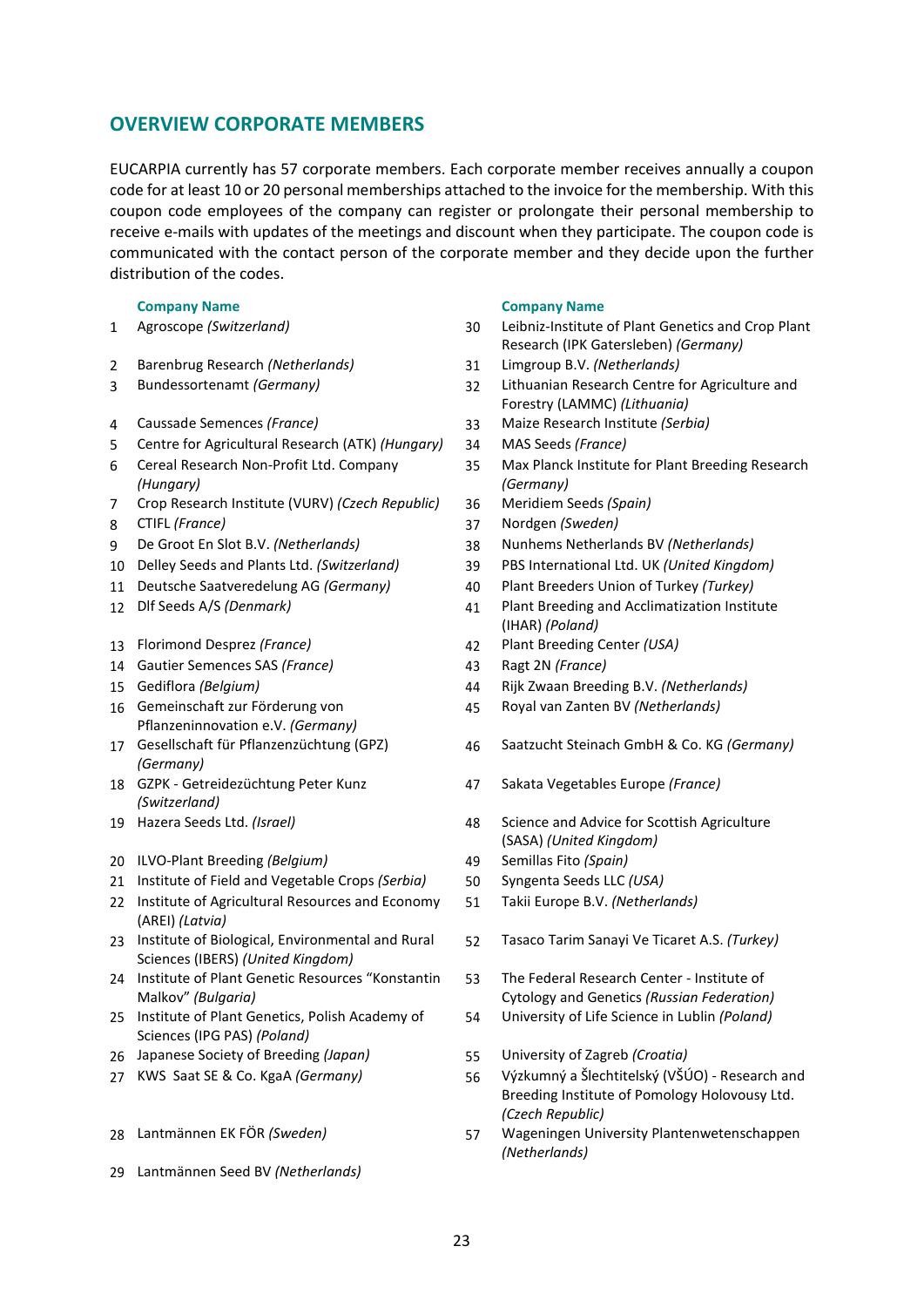# <span id="page-23-0"></span>**CORPORATE MEMBERS' SELF-INTRODUCTION**

A corporate membership is a collective membership for at most 10 or 20 persons. Corporate members have the privilege to introduce themselves in this bulletin and have their logo and link on our website at the page [https://www.eucarpia.eu/organisation/partnerships.](https://www.eucarpia.eu/organisation/partnerships) Not all corporate members want to be mentioned in this bulletin. The subscriptions have been ordered alphabetically and are not edited.

### **Agroscope: Swiss research in agriculture, nutrition and the environment**

Agroscope is the Swiss center of excellence for agricultural research. Agroscope makes with its research an important contribution to a sustainable agriculture and food sector as well as to an intact environment, aiming finally at an improved quality of life.

Research is done along the entire value chain of agriculture and the food sector. The goals are a competitive and multifunctional agricultural sector, high-quality food for a healthy diet, and an intact environment.

Agroscope is characterised by its combination of research, policy advice, enforcement, knowledge exchange and technology transfer, as well as by the strong orientation of its research towards practical relevance.

In this environment, breeding activities and breeding research for several crops such as fodder grasses and legumes, wheat, soybean, several fruits aromatic and medicinal plants and wine find an optimal surrounding. With research sites spread out over whole Switzerland, Agroscope disposes of a decentralised infrastructure, which also allows a large range of regional differences in the agroenvironmental system to be taken into account. For advanced field research with transgenic and genome edited plants, Agroscope maintains a unique Protected Site, open for any research project in Switzerland.

Agroscope deals with challenges in the following domains:

- Plant Breeding, Plant Production, Plant Protection and Plant Products;
- **EXECUTE:** Livestock, Feed and Products of Animal Origin;
- Food and Nutrition;
- Cropping Systems, Protection of Natural Resources, Agricultural Economics and Agricultural Engineering.

### **Cereal Research Non-Profit Ltd.**

Cereal Research Non-Profit Ltd. (founded in 1924) is engaged in scientific researches, plant breeding and seed-related business activities. The experience in agricultural research accumulated during decades, combined with the recent research efforts opens up the possibility regularly to bring new plant varieties and hybrids to the market. The informative production technological guides sourcing from agronomy trial results increase the chance of prosperous crop production. There are nearly two dozens of field crop species in the interest of the institution, which range from bread wheat to buckwheat, maize, sunflower, winter rapeseed, sorghum, soybean; the winter and spring types of barley, triticale and oats; rye, linseed, red clover, millet and Hungarian millet.

### **Delley Seeds and Plants Ltd**

Delley seeds and plants (DSP) Ltd is a small and medium-sized corporation devoted to plant breeding, variety development and distribution of cereal-, maize-, soybean-, forage crop- and vegetable seeds for propagating purposes. DSP collaborates closely with Agroscope (the Swiss centre for public agricultural research); Agroscope and DSP are co-owners of the crop varieties developed together. DSP is in charge of maintenance breeding for most species, registration of varieties on national variety lists, and the protection of intellectual property rights. Beyond that, DSP maintains close contacts within the Swiss seed sector and with the food processing industry. DSP also fosters international cooperation with breeders and with partners, who commercialise the varieties by Agroscope/DSP abroad. In turn, DSP represents foreign varieties of certain crop species in Switzerland. The company is owned by those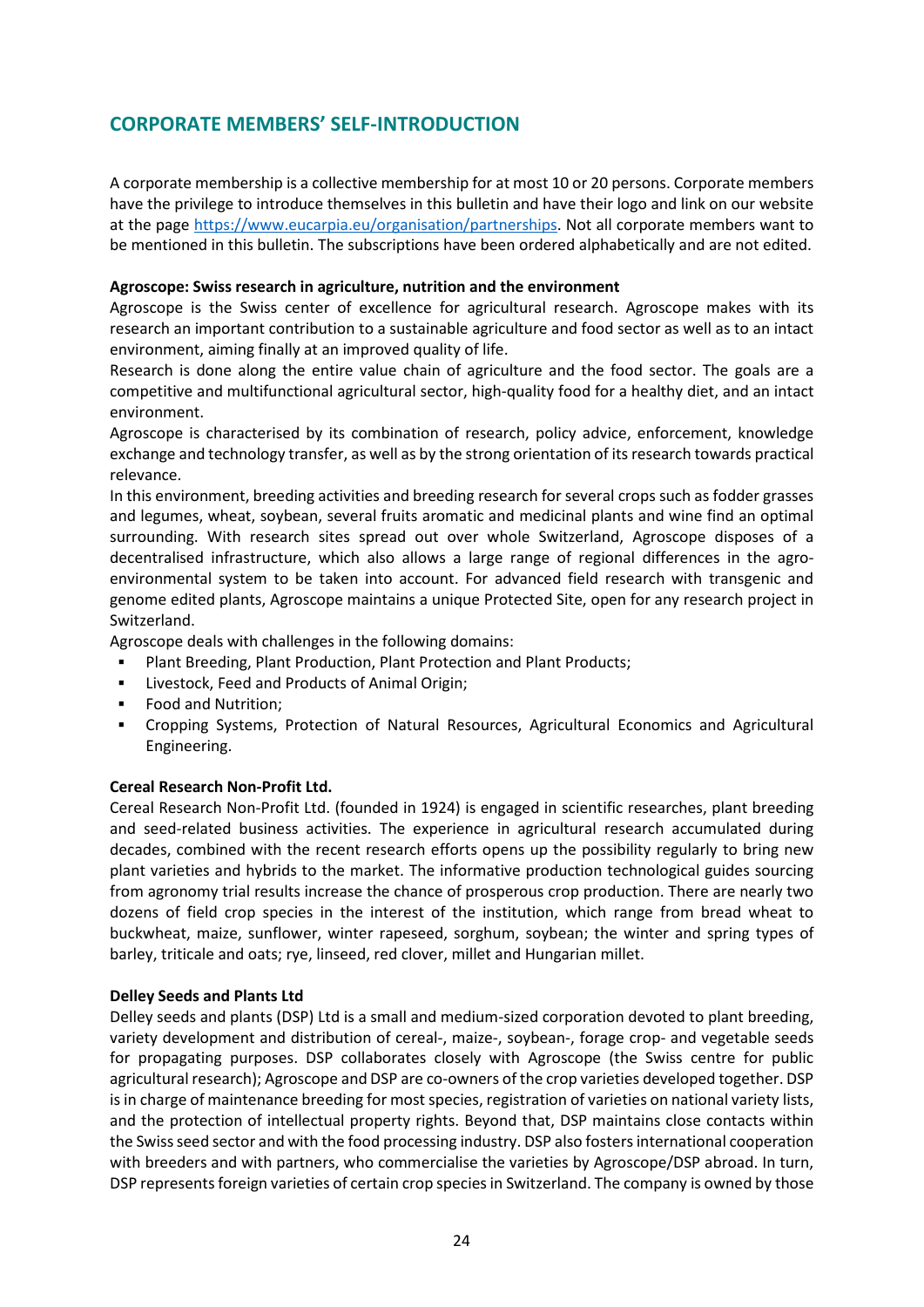seed producers (farmers), who are members of the association of Swiss seed growers (swisssem). Royalties generated by sales of certified seeds represent the main source of income for DSP.

# **Deutsche Saatveredelung AG (DSV)**

Deutsche Saatveredelung AG (DSV) is one of the leading plant breeding and seed companies in Germany with an annual turnover of € 203 million. The company can look back on almost 100 years of company history. Around 800 shareholders, mainly farmers and employees, today hold the share capital of DSV (10% maximum/shareholder).

DSV is a full-service provider in the seed market. The range of services extends from research and breeding, through production, processing and distribution of seeds, to competent advice on site.

In addition to the head office in Lippstadt, the company has various seed breeding stations, numerous testing stations and a nationwide, regionally distributed network of branch offices and advisory services with its own processing plants, seed storage and distribution facilities.

DSV has major shareholdings in well-known companies in the seed industry in Germany and abroad and has 100% subsidiaries in Poland, France, Great Britain, Ukraine, the Netherlands, Denmark and Argentina.

More than 700 employees work for DSV in Germany and abroad.

DSV is an active member of professional organisations. For example, it is a member of the Federal Association of German Plant Breeders (BDP), the Association for the Promotion of Private German Plant Breeding. (GFP), the German Agricultural Society (DLG) and the Union for the Promotion of Oil and Protein Plants. (UFOP).

Internationally, DSV is also represented in the relevant organisations in the seed industry, such as the International Seed Federation (ISF) and the European Seed Association (ESA).

### **Florimond Desprez**

Florimond Desprez is an independent breeding and seed company headquartered in France and having had long commitment to cereals, beets, pulses and chicory breeding. Varieties bred by Florimond Desprez are successfully cropped in 65 countries, all around the world. Florimond Desprez has a long tradition of teaming up with colleagues from both public and private research. The current collaborations include works aiming at breeding innovative varieties with sustainable resistances to pests and diseases and also meeting the various market expectations in terms of quality. Florimond Desprez devotes more than 15% of its yearly turnover to R&D.

### **Gautier Semences**

Gautier Semences is a French, family-owned and independent company specialised in breeding, producing and retailing high quality vegetable seeds for the professional market. Our mission is based on three main pillars: serving farmers, meeting retailers' demand, and satisfying consumers thanks to diverse and flavourful vegetables. We cultivate values that result in ever more innovative, efficient and attractive products.

### **Gemeinschaft zur Förderung von Pflanzeninnovationen e.V. (GFPi)**

Plants are our basis of life. Plant research and breeding are the basis for providing new plant varieties for the production of high-quality food and feed, as well as a source of raw materials and energy. In order to promote innovation in plant research and to increase the visibility of the importance and necessity of plant research, the GFPi regularly develops appropriate research strategies together with its members. It acts as a driving force nationally and internationally to initiate and accompany research cooperation. As an intermediary between research and practice, the GFPi ensures that the results from the GFPi projects are applied in practice.

# **Institute of Agricultural Resources and Genomics (AREI)**

Institute of Agricultural Resources and Economics (AREI) has been established in 2016 by merging of "State Priekuli Plant Breeding Institute" (currently Priekuli Research Center), "State Stende Cereals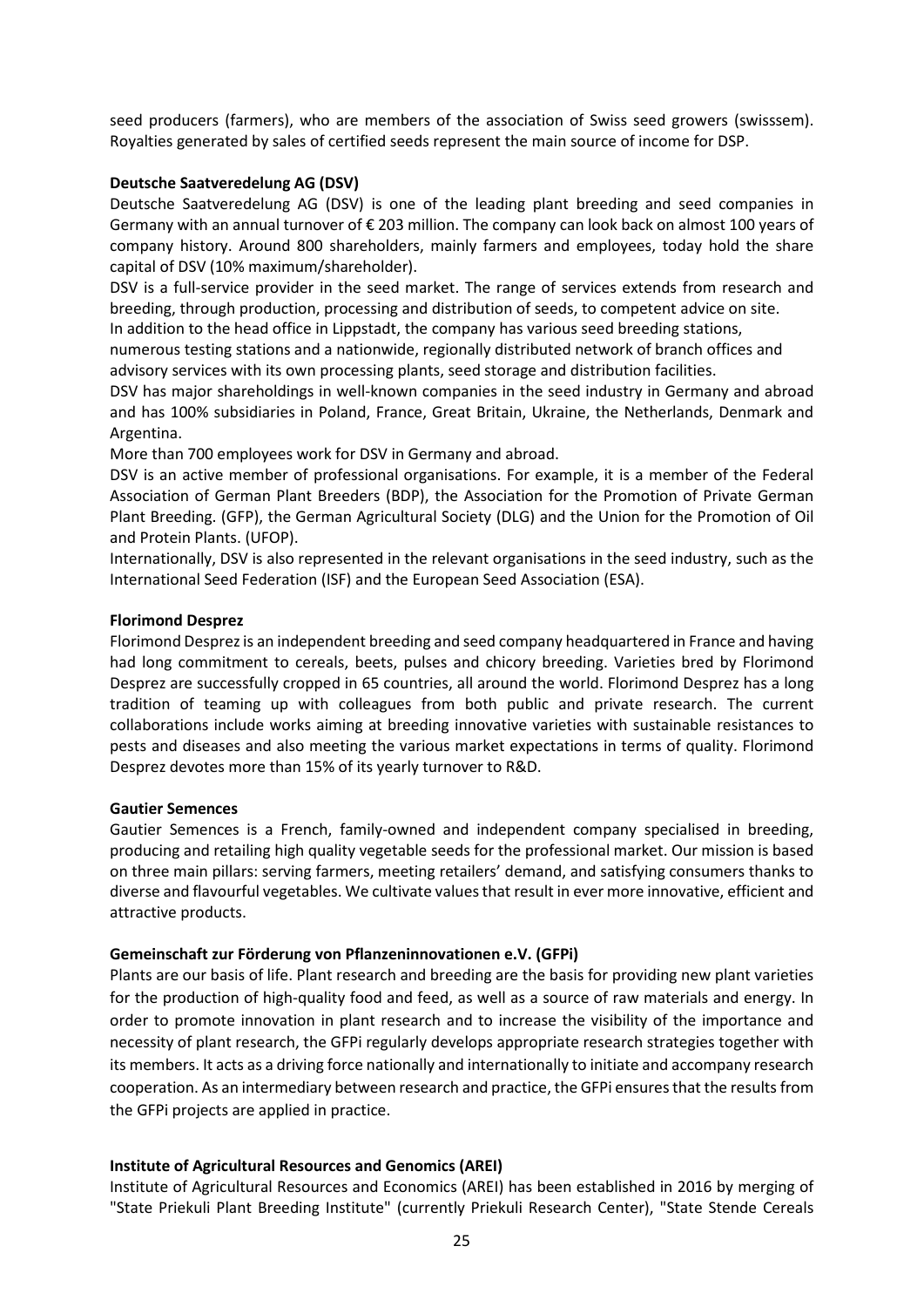Breeding Institute" (currently Stende Research Center), the breeding institutions with long-term experience over the past hundred years, and "Institute of Agrarian Economics".

One of the main directions of AREI Crop Research Department is breeding of cereals (wheat, barley, oat, triticale, and rye), potatoes, grain legume, flax and hemp varieties for the needs of different farming systems including breeding for organic farming. Research addresses the application of methods from the fields of genetics, biotechnology and plant breeding in order to develop new genotypes satisfying the future demands of society, as well as to carry out research on crop management practices. Ongoing projects include the production of raw materials for healthy nutrition, resistance breeding in order to meet the requirements of sustainable development, research on the role of genetic diversity (including development of heterogeneous material), implementing climateadaptive breeding strategies, application cost-efficient high throughput phenotyping approaches and various investigations on grain legumes. With stress on Green Deal and reducing climate changes development of varieties with improved nutrient use efficiency was recently started.

AREI was involved in organizing of several international conferences, including EUCARPIA Organic and Low Input Section conference "Breeding and Seed Sector Innovations for Organic Food Systems" which was held online during 8 - 10 March 2021. Currently AREI is acting as a local organizer of 13<sup>th</sup> International Barley Genetics Symposium, planned as in-person event in Riga, Latvia, 3 - 7 July 2022 (more info available at [https://ibgs.arei.lv/\)](https://ibgs.arei.lv/).

### **Institute of Plant Genetics, Polish Academy of Sciences (IPG PAS)**

Established in 1961, IPG PAS is a research center active in the area of biological and agricultural sciences, with special regard to the field of genetics and genomics of crop and model plants. It employs about 50 scientists and 20 PhD students. Research facilities include laboratories, greenhouses and experimental fields. Basic and applied research projects are financed mainly by Polish National Science Center and the Ministry of Agriculture and Regional Development. Most recently established teams work in the areas of integrative plant biology and plant nanotechnology. Research of many teams is supported by modern metabolomics, proteomics and bioinformatics. A number of investigations concern interactions of plants with the environment, including reactions to biotic and abiotic stresses. [\(www.igr.poznan.pl\)](http://www.igr.poznan.pl/)

### **KWS SAAT SE & Co. KGaA**

KWS is one of the world's leading plant breeding companies. Around 6,000 employees in 70 countries generated net sales of around €1.3 billion in fiscal 2020/2021. A company with a tradition of family ownership, KWS has operated independently for 165 years. It focuses on plant breeding and the production and sale of seed for corn, sugarbeet, cereals, vegetables, rapeseed and sunflowers. KWS uses leading-edge plant breeding methods to continuously improve yield for farmers and plants' resistance to diseases, pests and abiotic stress. To that end, the company invested more than €250 million last fiscal year in research and development. For more information: [www.kws.com](http://www.kws.com/) 

### **Lantmännen EK FÖR**

Lantmännen is a cooperative owned by 19 000 Swedish farmers with agriculture as our core business. We have a long experience in breeding, which is an important part of our core business. Our breeding section operates in Svalöv and Lännäs in Sweden and Emmeloord in the Netherlands. Our drive is to create value throughout the entire food chain, from field to fork. Lantmännen previously presented varieties under the brands Svalöf Weibull and SW Seed.

Representing the first step in the value chain from field to fork, we focus on developing sustainable varieties of field crops; cereals, oilseed, forage grasses and legumes, potatoes and willow trees. We develop varieties with strong agronomic performance in yield, nitrogen efficiency and disease resistance in order to minimize the total environmental footprint and provide economic value to uses in farming and processing industry. We adapt our unique genetic material from the northern temperate climate, in a technologically innovative way to meet the requirements in our home and international markets and to prepare to changing climate.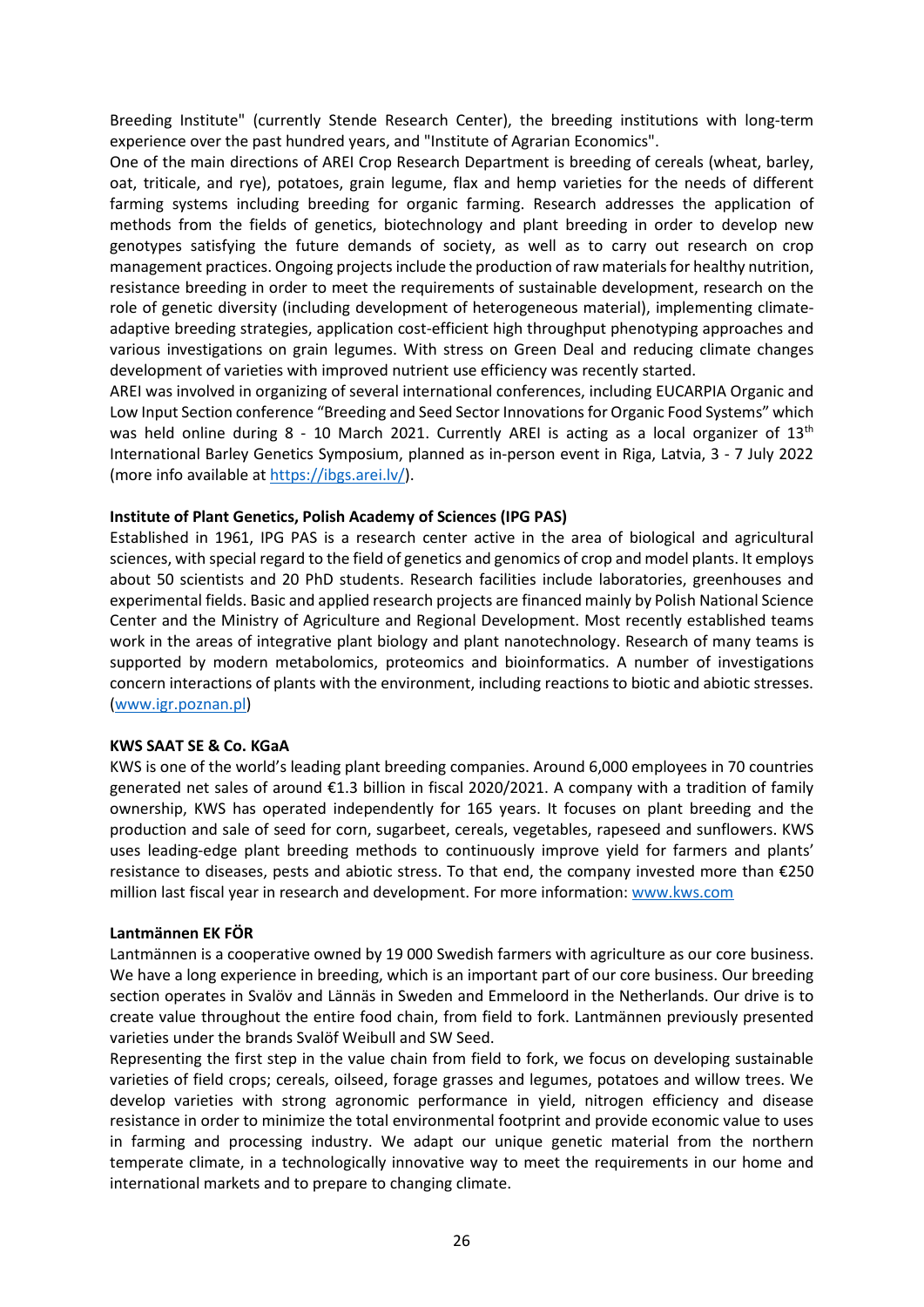International seed operations are coordinated from Sweden, through our extensive network of distributors, from Northern and Central Europe to the global market. You can find our diverse portfolio of varieties all around the world.

# **Leibniz Institute of Plant Genetics and Crop Plant Research (IPK)**

The IPK is one of the world's leading international institutions in the field of plant genetics and crop science. Its research programme and services contribute materially to conserving, exploring and exploiting crop diversity. Its research goals are driven by the need to ensure an efficient and sustainable supply of food, energy and raw materials, thereby addressing a major global ecological challenge.

The work of IPK's four scientific departments is focused on revealing the underlying principles of evolution, development and adaptation in major crop plants. On this basis, it seeks innovative solutions in the fields of scientifically-based crop plant germplasm conservation and exploitation, aiming to improve resource use efficiency and enhance the sustainability of plant-based production.

A unique feature of the institute is the close relationship enjoyed between its interdisciplinary and internationally focused research teams working within an ultramodern research infrastructure and the genetic diversity conservation activity carried out in one of the world's longest established and largest *ex-situ* gene banks. The topic "Biodiversity and Performance" combines scientific excellence, innovation and social relevance, and is targeted at addressing food security and sustainable production within a viable bioeconomy.

# **Lithuanian Research Centre for Agriculture and Forestry (LAMMC)**

The Lithuanian Research Centre for Agriculture and Forestry (LAMMC) is a state research institution. It currently employs a total staff of over 500, of which researchers account for approximately 40 %, and provides PhD studies to over 60 students from Lithuania and abroad. LAMMC mission is to generate, garner and disseminate new scientific know-how geared to awareness of sustainable land, forest and environment resources, their competitive development and use, elaboration of innovative technologies and products to meet the societal needs. LAMMC conducts breeding programmes for the major field crops, vegetables, pomefruits, stonefruits and berries. More than 130 varieties are currently included in the Lithuanian National List of Plant Varieties and the EU Common Catalogue of Varieties of Agricultural Plant Species. They are marketed in Latvia, Estonia, Belarus, Germany, USA, and Canada. Each year, LAMMC carries out more than 30 international research projects under the programmes HORIZON, EUREKA, LIFE, etc.

### **Maize Research Institute**

The MRIZP is a Serbian leading public institution for research and development of new high-yielding and quality maize hybrids, soya bean cultivars and small grains varieties, adapted to diverse agroecological conditions, and suitable for a variety of purposes and uses. The Institute employs a team of 290 people, more than 50 researches, 46 of whom have PhD degree. The main objectives of MRIZP are to: (i) develop the programmes focused on plant breeding, seed production, cultivation, utilisation and market placement of cultivars, varieties and hybrids both in country and abroad; (ii) develop the technological methods and processing procedures for the production of food, feed and for industrial needs. MRIZP breeders have developed 712 maize hybrids, 8 soybean varieties and 111 small grain cereal cultivars. MRIZP gene bank is among ten the largest in the world with collection of about 6000 maize accessions.

### **Meridiem Seeds**

Meridiem Seeds is a company that pursues comprehensive research to obtain, develop, and promote hybrid vegetable seeds and take them to market. The company's headquarters and logistics warehouse are in Torre Pacheco, Murcia, with sales offices in Almería.

Currently Meridiem Seeds is present in the main vegetable growing areas of Spain, as well as in other countries where professional horticultural activity is especially important.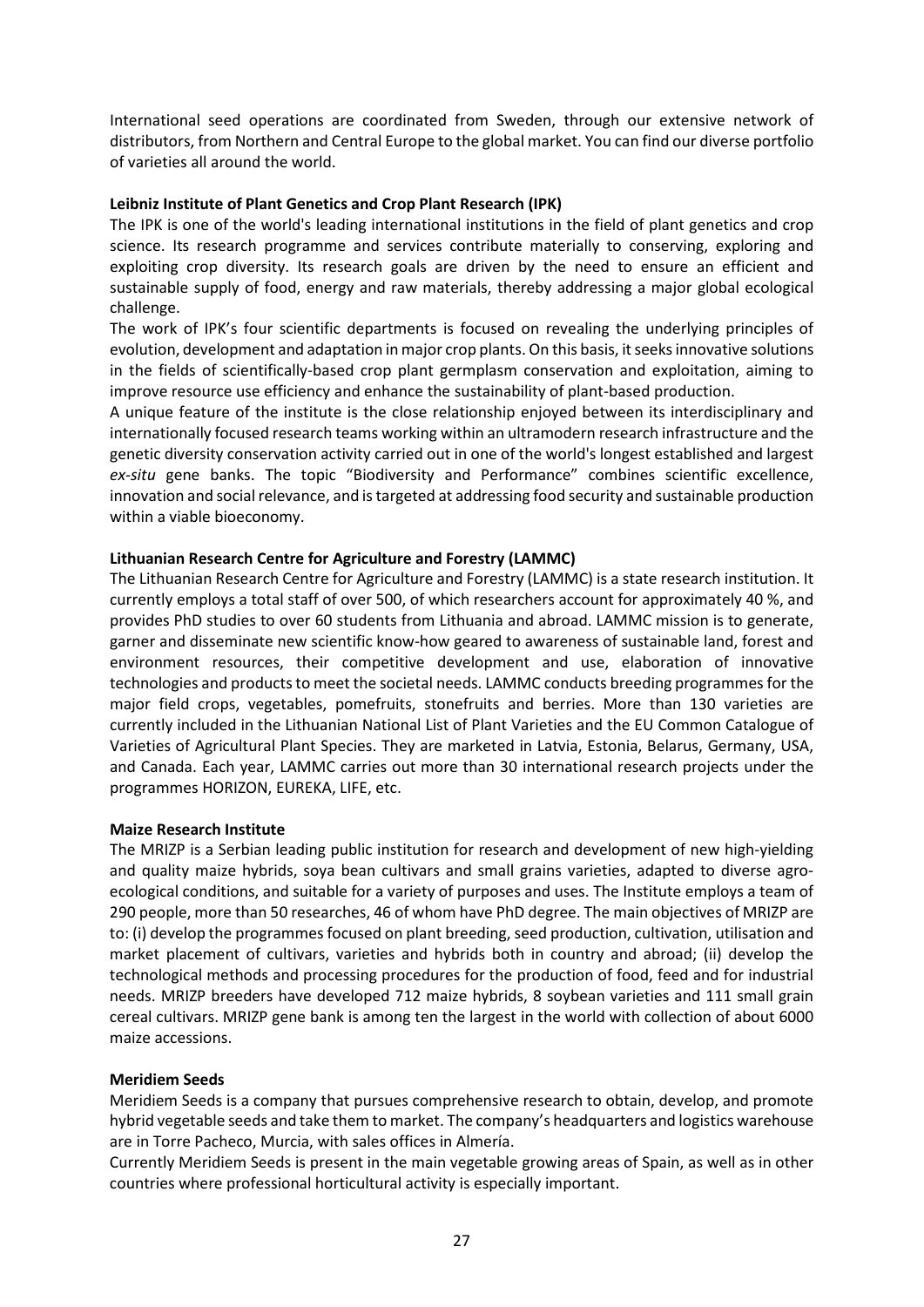### **Plant Breeding Center**

The Plant Breeding Center at the University of Minnesota is a hub for collaboration, continuing education, community building, and promotion of plant breeding within the university and beyond. The center leverages Minnesota strengths in plant breeding research, varietal development, and graduate education. Activities include a seminar series, visiting scholar program, different working groups, short courses, and semester-long online courses. Rex Bernardo currently serves as director.

### **RAGT 2n**

RAGT 2n, produces and sales seeds in major field crops. Based in Rodez, in the heart of the region where the RAGT group was born 100 years ago, RAGT 2n registers nearly 200 varieties per year in about 30 species. They are distributed in some 50 countries by its 18 sales subsidiaries on all continents. RAGT 2n now holds many leading positions in the European markets.

RAGT 2n, which invests nearly 18% of its annual turnover in varietal innovation, has endowed its research subsidiary with the European continent and beyond. It has more than 300 breeders and technicians and a large network of research and experimental stations.

In addition, RAGT 2n has a database, called the SEV® Varietal Evaluation System, in which the results and observations of tests carried out on its varieties are recorded. Every year, hundreds of thousands of data are entered and provide dozens of agronomic or technological criteria that can be crossed to refine the positioning of varieties.

For more information:<https://www.ragt.fr/>

# **Research and Breeding Institute of Pomology Holovousy Ltd. (VÝZKUMNÝ A ŠLECHTITELSKÝ ÚSTAV OVOCNÁŘSKÝ HOLOVOUSY s. r. o.)**

Research and Breeding Institute of Pomology Holovousy Ltd. is the main institution specialized exclusively in fruit growing research on the territory of the Czech Republic and also one of the leading fruit growing research institutions in the area of Central and Eastern Europe. We maintain, manage and phenotypically evaluate one of the biggest Central European fruit germplasm collections. Concerning apple, there are more than 1 100 apple cultivars and genotypes in the genebank of RBIP Holovousy. Accessions from our genebank are actively used in research activities. RBIP has also longstanding experience in apple and sweet cherry breeding. RBIP Holovousy works in other fields of fruit growing research (cultivar evaluation, biotechnology, sequencing, in vitro, virus detection by PCR, ELISA, sanitation from viruses, plantation management, etc.).

### **Rijk Zwaan Breeding B.V.**

Rijk Zwaan is a Dutch family-owned vegetable breeding company with its head office located in De Lier, The Netherlands. It is amongst the top 4 in the global vegetable seed market with a turnover of over 500 million euros and a market share of 9%. Rijk Zwaan develops vegetable varieties and sells the seeds produced from them. It combines the huge genetic diversity that nature has to offer with continuous investment in R&D (approx. 30% of the annual turnover). This results in plant varieties with ever-better combinations of desired traits.

Rijk Zwaan has more than 1,500 varieties in its assortment, across more than 25 different vegetable crops. Rijk Zwaan seeds are sold in more than 100 different countries through 30 locally operating sales subsidiaries and numerous distributors. To align its products perfectly with market requirements, the company maintains close contact not only with growers but also with the rest of the vegetable chain. See [www.rijkzwaan.com](http://www.rijkzwaan.com/) for more information.

# **Society for Plant Breeding e.V. (GPZ)**

The Society for Plant Breeding e.V. (GPZ) is the scientific association for the improvement of plants by breeding and research on the genetic basis of plant breeding. It was founded in Göttingen in 1991 through the merger of the Plant Breeding Working Group of the Society for Plant Production Sciences in the Federal Republic of Germany and the Society of Plant Breeders in the former DDR. Currently, the GPZ has more than 800 full members and several supporting members.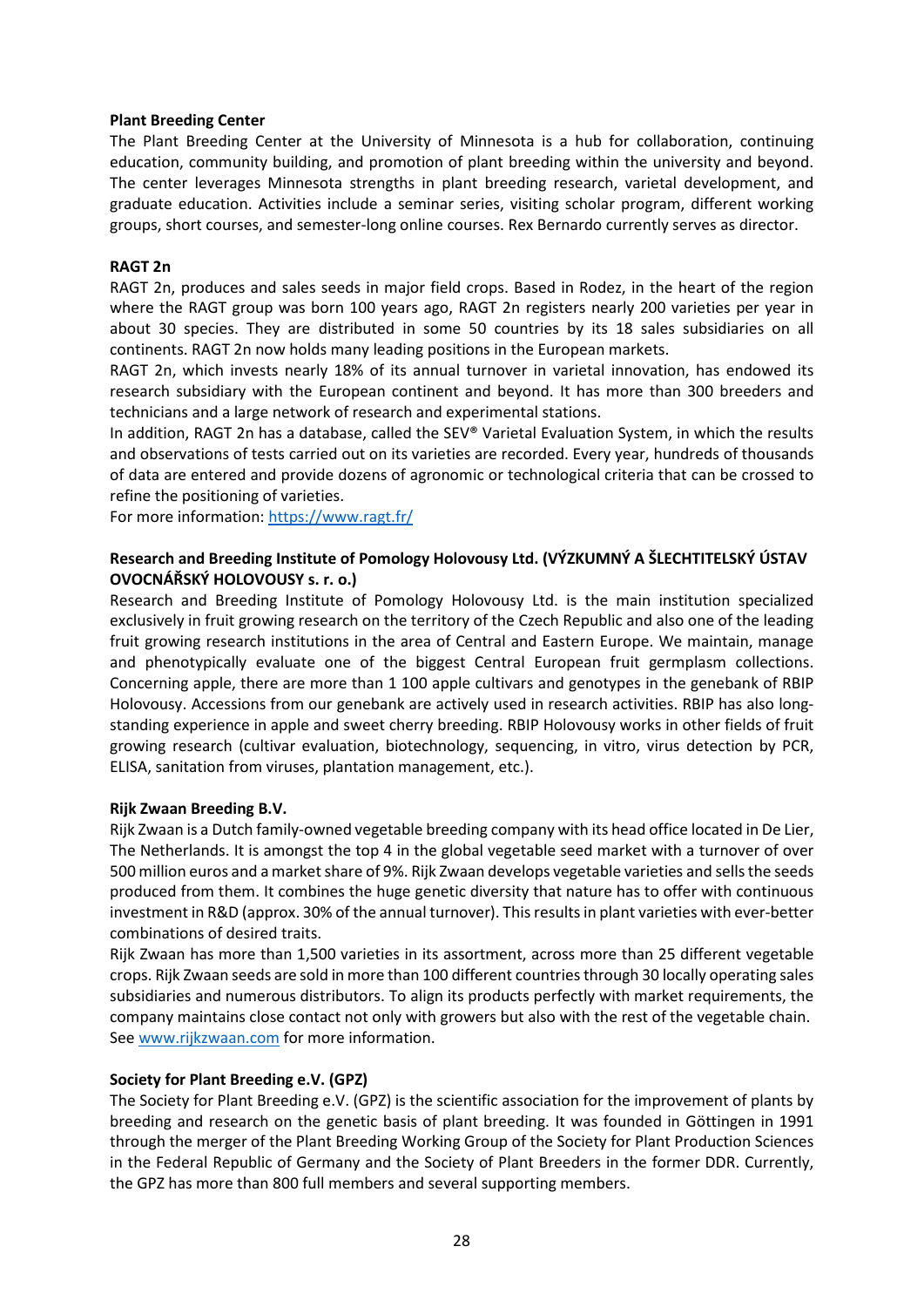### **Tasaco Tarim Sanayi ve Ticart A.S.**

Established in 1996, in Antalya Turkey. Main activities of Tasaco are breeding, producing and distributing of flower seed, vegetable seed and cereal seed. Tasaco has leading position in flower, common and durum wheat and forage seed segments in the country. The company has 60,000 tons of seed cleaning and storage capacity within 3 production facilities. Tasaco has contracting farming system over 10,000 ha annually for certified seed production of bread and durum wheats. Tasaco has a total of 90 staff including 20 R&D people. It has also its own research centre working on both field and vegetable crops for breeding mainly field crops using both classical and molecular techniques to develop new bread and durum varieties.

### **University of Life Science in Lublin (Poland)**

University of Life Sciences in Lublin is a multi-profile institution, which integrates a wide range of agricultural, biological, veterinary, technical and socioeconomic sciences. One of the most important directions of research is dedicated to genetics, genomics, and biotechnology of plants. Research teams perform both basic research and applied research dedicated to plant breeding. The main scientific issues are related to the study of tolerance and resistance of crop plants to abiotic and biotic stresses, quality of plant raw materials, adaptation to environmental changes, and conservation of biodiversity. Research is performed using state-of-the-art equipment including next-generation sequencing and gene expression analysis using qPCR and dPCR techniques. The university also has a very modern plant and environmental research center that includes a complex of greenhouses equipped with climate control and LED lighting to simulate a wide range of environmental conditions. The center is also equipped with a state-of-the-art digital phenotyping station allowing continuous phenotypic analysis of several hundred plants in a single experiment.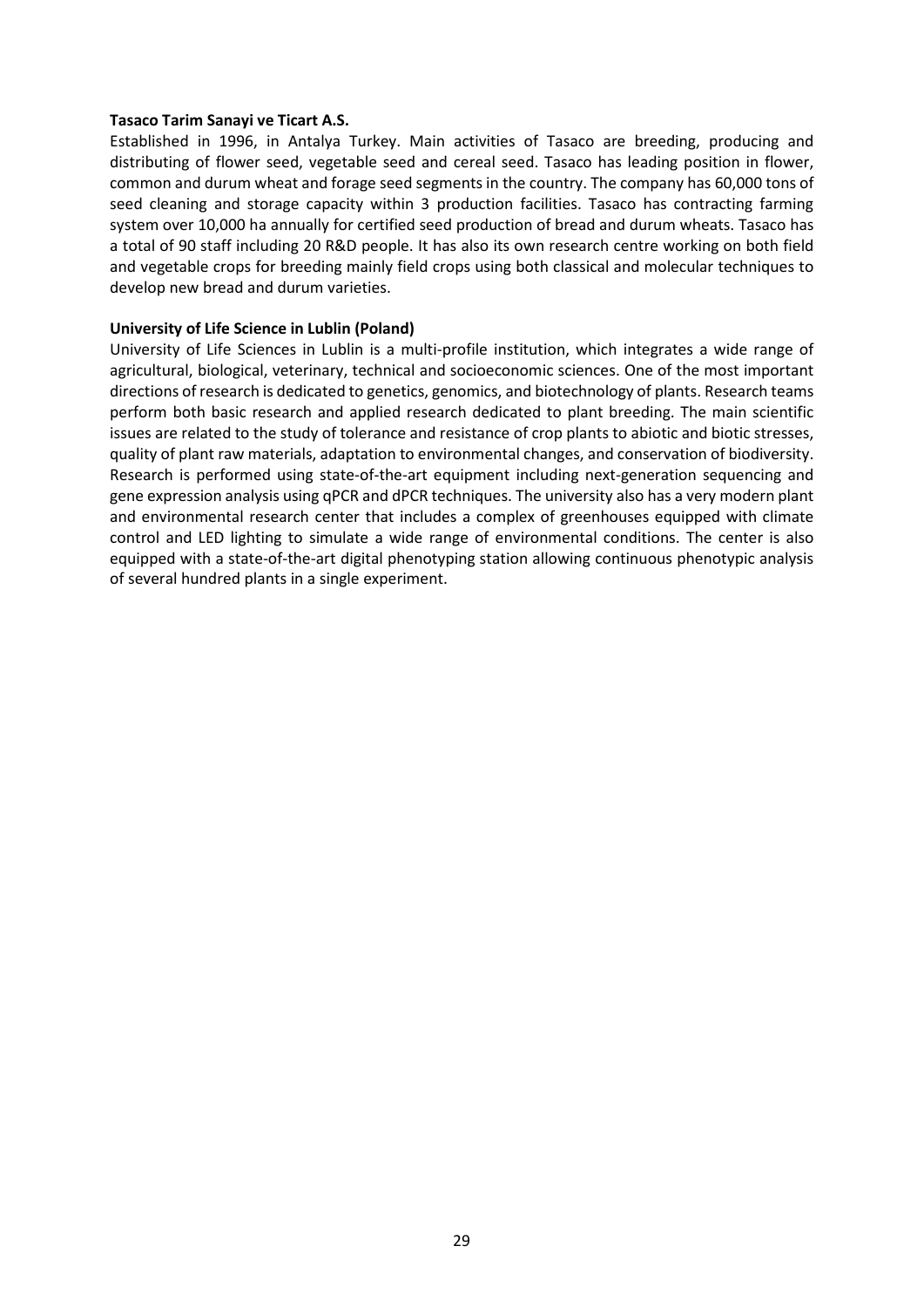# <span id="page-29-0"></span>**EUCARPIA MEETING CALENDAR FOR 2022 AND LATER**

More information and updates on these meetings can be found on the web page of EUCARPIA [\(www.eucarpia.eu\)](http://(www.eucarpia.eu)/)

# **EUCARPIA Meetings**

# **2022**

**Section Maize and Sorghum** XXVth Eucarpia Maize and Sorghum Conference Belgrade, Serbia, May 30 - June 2, 2022

# **Section Vegetables**

20th EUCARPIA meeting of the Tomato Work Group Valencia, Spain, 31 May - 3 June 2022 organised by Prof. Jaime Prohens (Universitat Politecnica de Valencia) and Prof. Antonio Granell (CSIC) (https://eucarpia2022.webs.upv.es/)

# **Section Cereals**

11th International Triticale Symposium organised by Plant Breeding and Acclimatization Institute, Radzików, Poland in collaboration with International Triticale Association and Eucarpia Cereals Section, June 26-30, 2022

### **Section Organic & Low-input Agriculture**

3rd EUCARPIA Workshop on Implementing Plant-Microbe Interactions in Plant Breeding (attached to miCROPe Tulln, Austria, 14 July 2022

### **Section Biometrics in Plant Breeding**

XVIIIth Section Meeting Paris, France, 7-9 September 2022

# **2023**

# **Section Ornamentals**

XVII International Eucarpia Symposium Section Ornamentals - From Nature to Culture: Breeding Ornamentals for Sustainability Location: Genoa (Italy) July 2 -5, 2023 Hashtag#EucarpiaOrnam2023

### **Section Fodder Crops and Amenity Grasses**

35th Section Meeting September 10-14, 2023, Brno, Czech Republic Chaired by Dr. Tomas Vymyslicky (Research Institute for Fodder Crops, Ltd. Troubsko) and Dr. David Kopecky (Institute of Experimental Botany, Olomouc)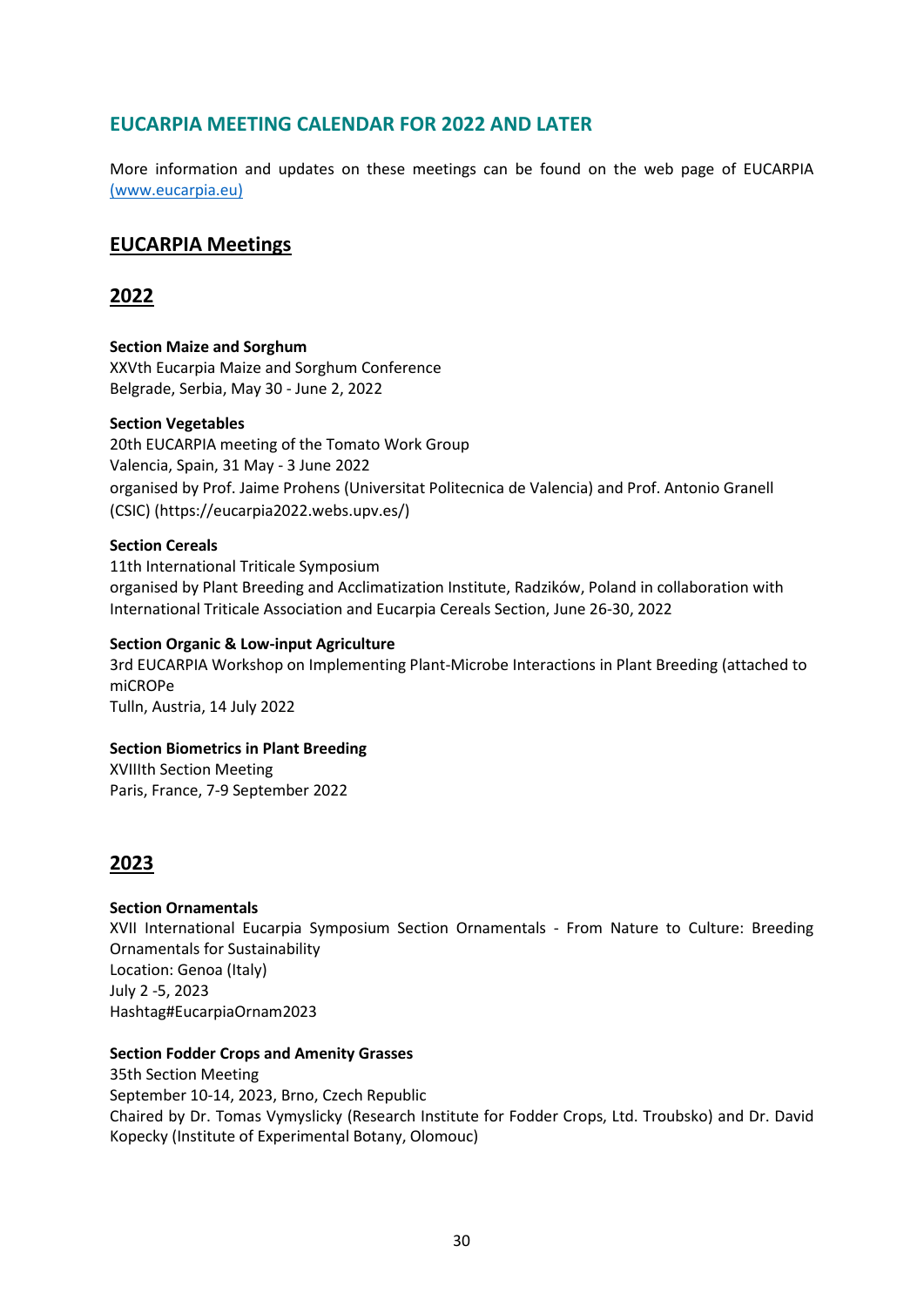# **Section Cereals**

Seventh International Conference of Cereal Biotechnology and Breeding (CBB7) Budapest, November 2023

### **Section Fruit**

XVI EUCARPIA Fruit Breeding and Genetics Symposium Organized by Julius Kühn Institute Dresden-Pillnitz (planned for 2023)

### **Section Potatoes**

20th Joint Meeting of EAPR Section 'Breeding & Varietal Assessment' and EUCARPIA Section 'Potatoes' Turkey (planned for 2023)

# **Section Vegetables**

18th EUCARPIA Meeting on Genetics and Breeding of *Capsicum* and Eggplant Plovdiv, Bulgaria (planned for 2023)

The 10<sup>th</sup> EUCARPIA meeting of Leafy Vegetables The Netherlands (planned for 2023)

# **2024**

**General Congress** 18 – 23 August 2024 Leipzig, Germany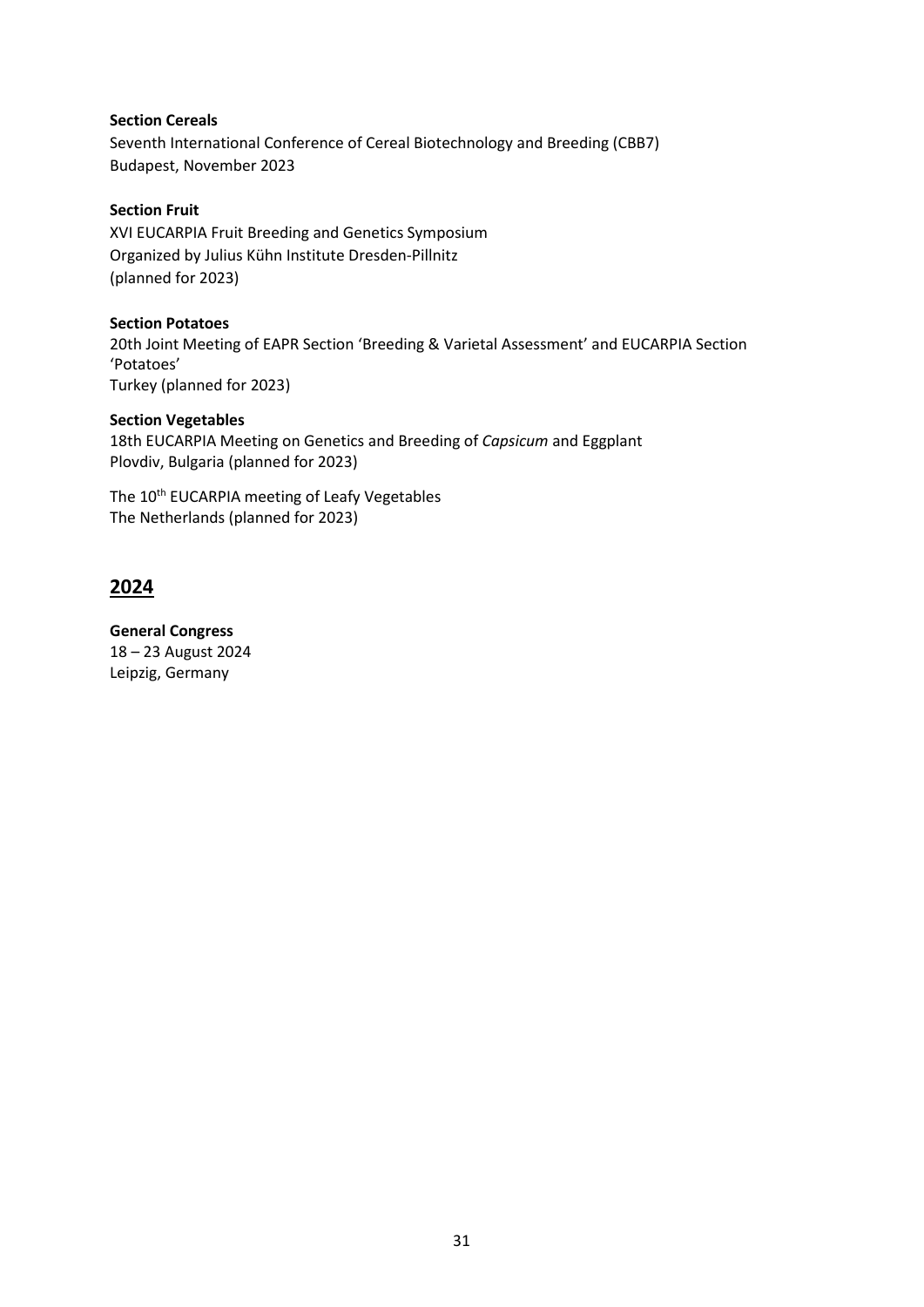# <span id="page-31-0"></span>**FINANCIAL REPORT**

# **1. Balance 2016-2020**

|                                       | 2016        | 2017       | 2018                                        | 2019       | 2020       |
|---------------------------------------|-------------|------------|---------------------------------------------|------------|------------|
| <b>ASSETS</b>                         |             |            |                                             |            |            |
| Bank account EU100387.6 EURO          | 33.215,28   | 28.649,83  | 27.554,10                                   | 17.098,08  | 22.003,70  |
| current                               |             |            |                                             |            |            |
| Bank account EU100387.7 EURO          | 137.182,81  | 270.554,23 | 269.604,81                                  | 268.573,05 | 267.544,76 |
| savings                               |             |            |                                             |            |            |
| Bank account EU100387.1 EURO          | 10.467,72   | 10.394,90  | 10.319,57                                   | 5.741,00   | 5.664,93   |
| Ornamentals                           |             |            |                                             |            |            |
| Bank account EU100387.2 Fodder        | 9.645,40    | 9.572,58   | 9.501,68                                    | 9.427,72   | 9.351,65   |
| Crops                                 |             |            |                                             |            |            |
| <b>Accounts Receivable</b>            |             | 620,00     | 4.033,59                                    | 6.765,00   | 3.225,00   |
| Bank account EU100387.3 Congress      | 26.565,22   |            |                                             |            |            |
| 2016                                  |             |            |                                             |            |            |
| Accrued income Congress 2016          | 2.410,32    |            |                                             |            |            |
| Other amounts to receive              |             | 1.331,00   | 200,00                                      | 220,00     | 0,00       |
| Costs Gen. Congress 2020/2021 paid in |             |            |                                             | 19.888,60  | 27.257,75  |
| advance                               |             |            |                                             |            |            |
| <b>Diversified Fund</b>               | 32.251,90   |            |                                             |            |            |
| <b>Bond Fund</b>                      | 71.659,80   |            |                                             |            |            |
| <b>TOTAL</b>                          | 323.398,45  | 321.122,54 | 321.213,75                                  | 327.713,45 | 335.047,79 |
| <b>LIABILITIES</b>                    |             |            |                                             |            |            |
| Deferred liabilities                  |             |            |                                             |            |            |
| <b>Accrued expenses Eucarpia</b>      | 3756,72     |            |                                             |            |            |
| <b>Accrued expenses Congress 2016</b> | 467,96      |            |                                             |            |            |
| accounts Payable                      |             | 1.058,15   | 368,86                                      | 3.703,60   | 6.536,49   |
| Accounts to be paid                   |             | 1.331,00   | 2.844,82                                    | 5.086,16   | 80,00      |
| Other debts                           |             |            |                                             |            |            |
|                                       | 296.018,65  | 319.173,58 | 318.733,58                                  | 318.000,07 | 318.923,69 |
| Equity<br><b>TOTAL</b>                |             | 321.562,73 | 321.947,26                                  | 326.789,83 | 325.540,18 |
|                                       | 300.243,33  |            |                                             |            |            |
| Profit/Loss Congress                  | 28.417,58   |            |                                             |            |            |
| Net profit / loss                     | $-5.262,46$ | $-440,19$  | $-733,51$                                   | 923,62     | 9.507,61   |
| <b>TOTAL</b>                          | 323.398,45  |            | 321.122,54 321.213,75 327.713,45 335.047,79 |            |            |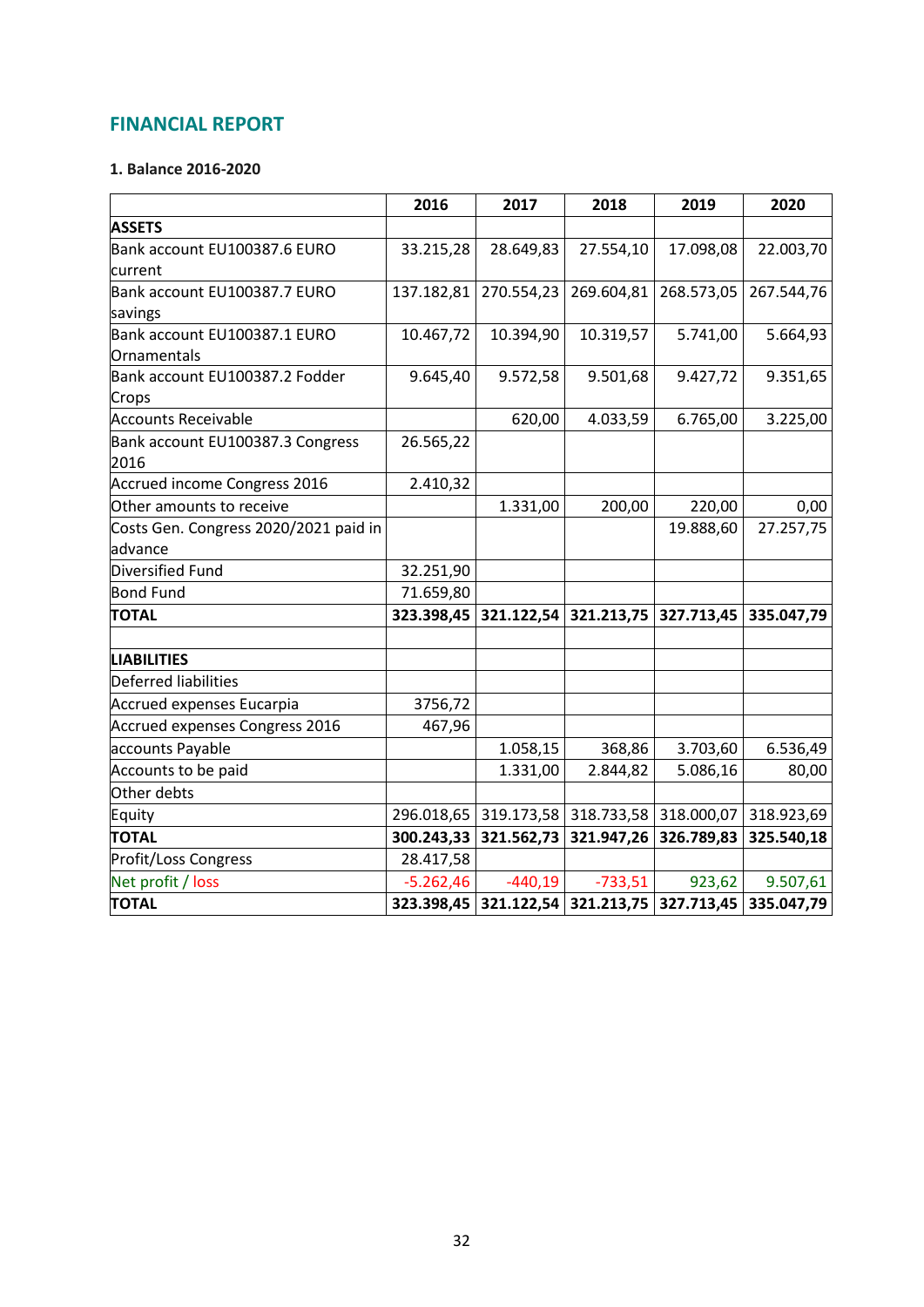# **2. Profit/loss 2016-2020**

|                                    | 2016        | 2017        | 2018      | 2019      | 2020      |
|------------------------------------|-------------|-------------|-----------|-----------|-----------|
| <b>INCOME</b>                      |             |             |           |           |           |
| Membership                         | 30.544,42   | 27.040,00   | 26.292,50 | 27.687,21 | 33.884,88 |
| Gen. Congress 2016                 |             | $-2.600,25$ |           |           |           |
| Meetings income                    |             |             |           |           |           |
| <b>Interests</b>                   | 10,28       |             |           |           |           |
| Valuation difference of securities | 2.886,80    |             |           |           |           |
| Project payments                   |             |             |           |           |           |
| Other incomes                      |             |             |           |           |           |
| Sections income                    |             |             |           |           |           |
| <b>TOTAL</b>                       | 33.441,50   | 24.439,75   | 26.292,50 | 27.687,21 | 33.884,88 |
|                                    |             |             |           |           |           |
| <b>EXPENSES</b>                    |             |             |           |           |           |
| <b>Meetings and Workshops</b>      | 7.500,00    | 7.711,41    | 14.000,00 | 13.500,00 | 9.000,00  |
| <b>Travel costs</b>                | 471,27      | 4.080,25    | 1.178,23  |           |           |
| Website costs                      |             | 562,07      |           | 738,05    |           |
| Personal costs                     | 25.178,12   | 9.988,20    | 8.542,05  | 9.753,54  | 11.580,91 |
| Other costs                        | 4.573,21    | 2.367,53    | 1.583,95  | 1.041,82  | 392,22    |
| <b>Currency differences</b>        |             | $-1.137,50$ |           |           |           |
| <b>Bank fees</b>                   | 981,36      | 1312,55     | 772,36    | 698,42    | 2.375,85  |
| Positive / Negative interest bank  |             | $-4,57$     | 949,42    | 1.031,76  | 1.028,29  |
| <b>TOTAL</b>                       | 38.703,96   | 24.879,94   | 27.026,01 | 26.763,59 | 24.377,27 |
|                                    |             |             |           |           |           |
| Net profit / loss                  | $-5.262,46$ | $-440,19$   | $-733,51$ | 923,62    | 9.507,61  |